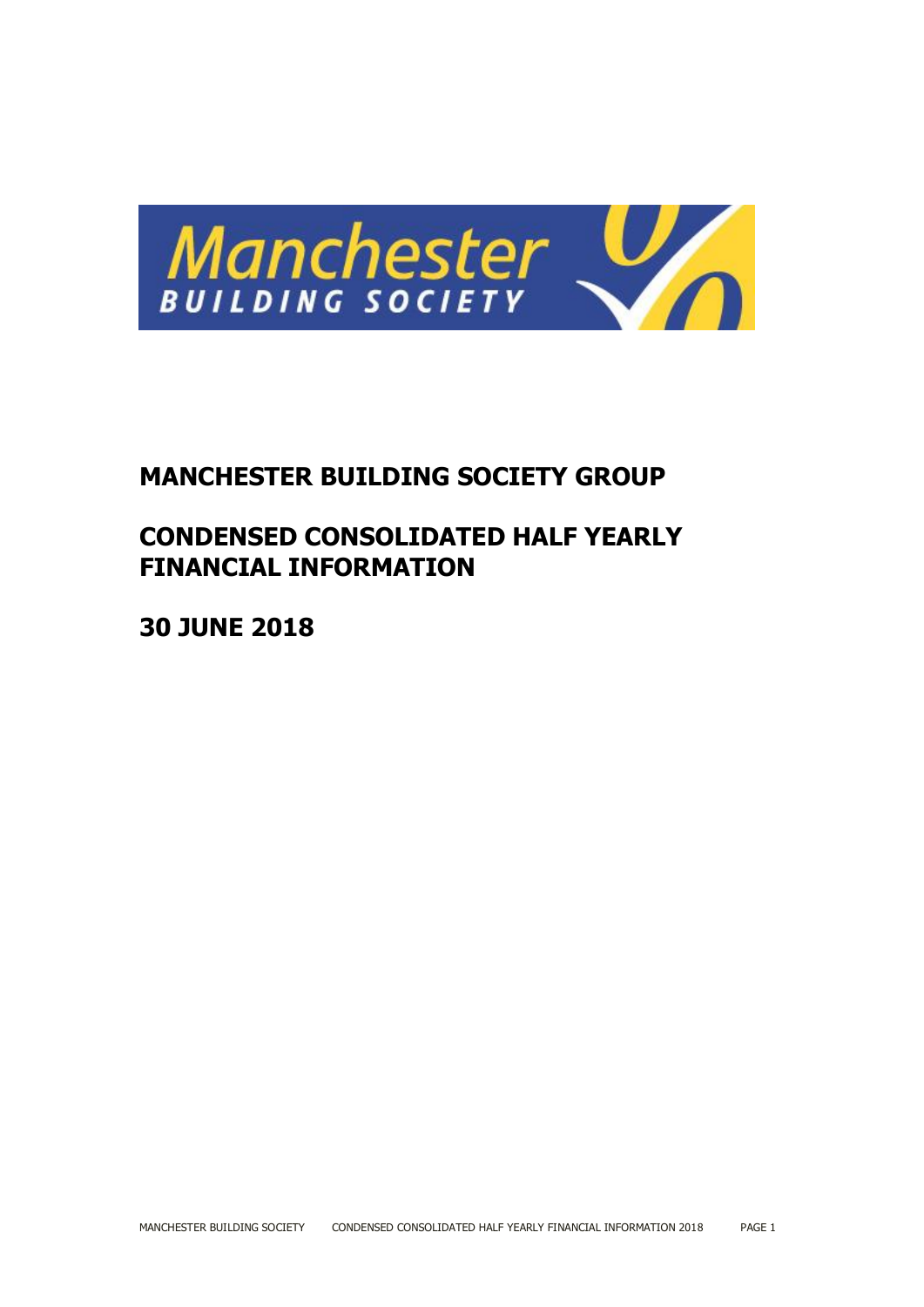# **CONTENTS**

- **DIRECTORS' REPORT**
- **STATEMENT OF DIRECTORS' RESPONSIBILITIES**
- **CONDENSED CONSOLIDATED STATEMENTS OF COMPREHENSIVE INCOME**
- **CONDENSED CONSOLIDATED STATEMENTS OF CHANGES IN EQUITY**
- **CONDENSED CONSOLIDATED STATEMENTS OF FINANCIAL POSITION**
- **CONDENSED CONSOLIDATED STATEMENTS OF CASH FLOWS**
- **NOTES TO THE CONDENSED CONSOLIDATED FINANCIAL STATEMENTS**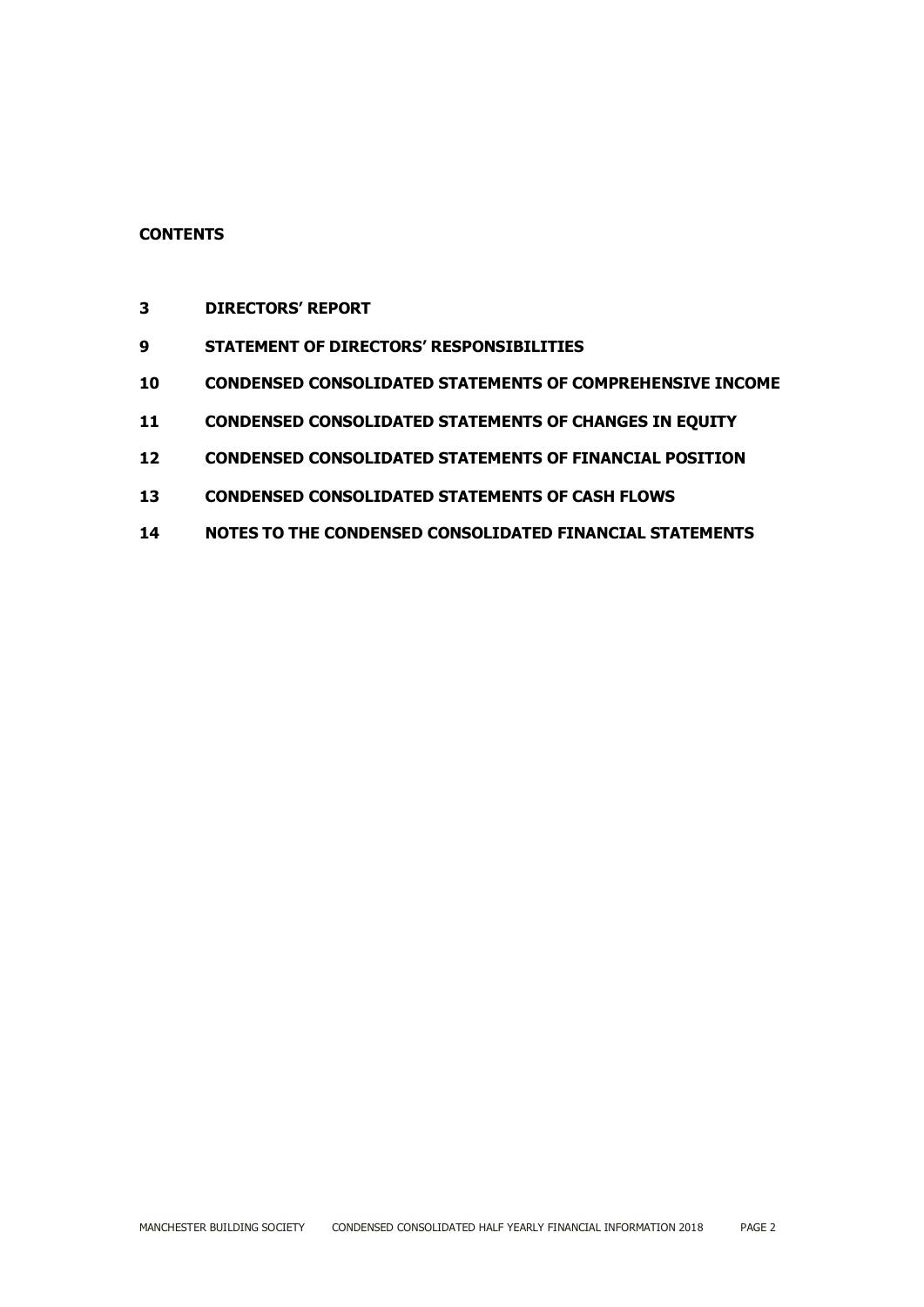#### **DIRECTORS' REPORT**

#### **Introduction**

The Directors present their Condensed Consolidated Half Yearly Financial Information of the Group for the 6 months ended 30 June 2018.

The Group consists of the Society and its two wholly owned subsidiaries: MBS (Mortgages) Limited and MBS (Property) Limited; further, under the terms of IFRS 10 Consolidated Financial Statements the Group includes the consolidated position of NMB Mortgage Acquisition Company Limited (in liquidation) ("NMB MAC"), where the Group exerts control notwithstanding that it holds no shares in that entity.

#### **Strategic summary**

The Group's strategy since 2013 has been to reduce its risks and conserve regulatory capital through a reduction in the size of its balance sheet. This strategy was necessary because of events that led to a material write-down of the Society's reserves following a change in the accounting treatment of certain financial assets.

As explained in the 2017 Annual Report and Accounts, the Society has insufficient Common Equity Tier 1 ("CET1") capital, a measure of the quality of capital, necessary to return to lending. As a result the Board has continued to explore options, in discussion with the Prudential Regulation Authority ("PRA"), to address the Society's position in the best interests of its members.

During the first half of 2018 the Board continued to look at options to improve the capital position including the pursuit of the Society's legal claim against the previous external auditors, Grant Thornton UK LLP. The High Court judgment was handed down on 2 May 2018 and awarded the Society damages of £336k, which was considerably below the amount claimed. The Society has been granted leave to appeal the decision and that appeal is expected to take place no earlier than mid-January 2019 with the result of the appeal being known some time later. Following the judgment, the High Court awarded interim costs of £2,309k to Grant Thornton. In addition to the interim costs, the Society anticipates that it may have some further liability in respect of Grant Thornton's overall costs which will be determined following a detailed assessment that is expected to take some months. The interim costs, and other costs associated with this legal action, have adversely affected the administrative expenses of the Group and means the Society does not meet its regulatory requirement to hold CET1 capital equal to at least 4.5% of risk weighted assets. The Society continues to discuss and consult with the PRA regarding actions to be taken by the Society to correct this position.

The Group's results incorporate the implementation of IFRS  $9$  – Financial Instruments from 1 January 2018. This resulted in a reduction to 2018 opening reserves of  $E0.3m$  but had a minimal impact on the results for the first 6 months of 2018 as we adopted the transitional arrangements..

As at 30 June 2018 the Society met its Pillar 1 plus Pillar 2A requirement in total capital terms, but did not meet the qualitative standards for the level of CET1 regulatory capital. The latest outlook for the remainder of the year does not significantly change this position. Consequently, the Board considers it is unlikely that the Society will pay the October coupon on the Permanent Interest Bearing Shares ("PIBS") as, in order to conserve capital, such a distribution is prohibited under the Capital Requirements Directive ("CRD IV") article 141.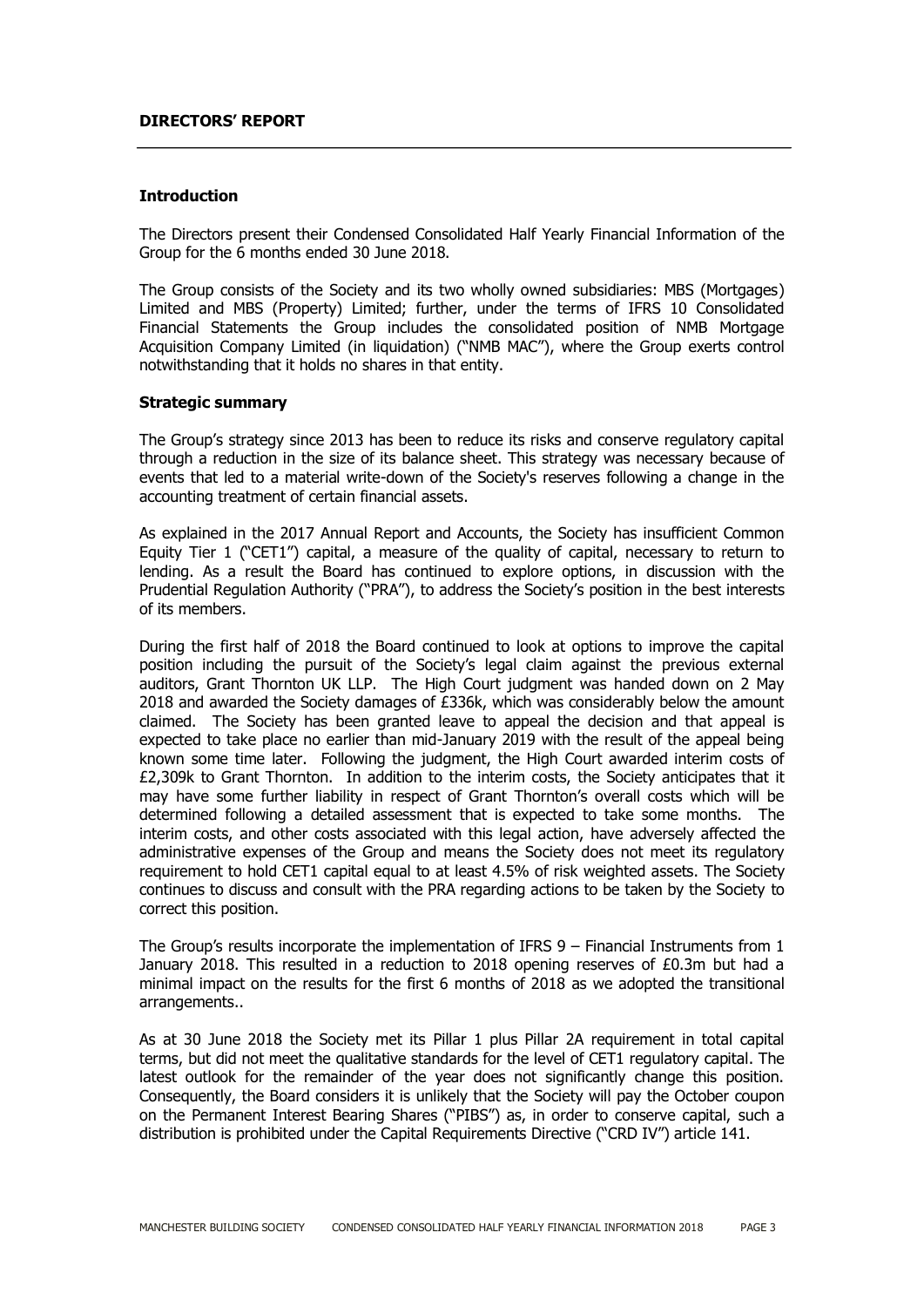The Group's results for the period are explained in detail in the sections that follow, along with the principal risks and uncertainties that the Group faces.

**Business review**

The Group recorded a loss after taxation for the 6 months ended 30 June 2018 of £1,629k, compared with a loss for the 6 months ended 30 June 2017 of £698k.

Mortgage assets reduced by 13% since 30 June 2017 and by 6% since the end of 2017 as the Group continued to make no new advances in order to conserve capital through a reduction in balance sheet size.

The Group's net interest income decreased by 7% compared with the same period in 2017. Whilst the level of interest earned on the reducing mortgage book was lower than that of the comparative period in 2017, this was significantly offset by both the lower level of interest paid on retail savings products and the proportionately lower levels of retail funding held in the period. Retail balances at the end of June 2018 were £237m, £11m lower than the position reported at the end of December 2017. The net interest income for the 6 months ended 30 June 2018 included a provision release of £81k relating to remediation work completed in the period. This compares with a release of remediation provisions through interest income of £295k for the equivalent period in 2017 and a £500k release for the full year 2017.

Other operating income for the 6 months ended 30 June 2018 was £612k, compared to £367k for the comparative period in 2017. The increase is mainly due to the £336k of damages awarded to the Society as part of the High Court judgment, as noted in the Directors' Report on page 3, offset by £107k of reduced currency movement gains recorded through operating income. The Group's administrative expenditure was £2,437k (66%) higher than that of the comparative period in 2017. This significant increase relates almost entirely to the interim costs awarded to Grant Thornton following the High Court judgment. Additional professional costs relating to the court case have been offset by a reduction in contractors' fees.

Impairment losses of £245k were recorded in the period in respect of the Group's mortgage and loan books, compared with impairment losses of £1,718k in the first half of 2017. The 2017 losses were principally the result of a charge incurred in respect of the Spanish lifetime portfolio which included a charge in the period of  $£1,682k$  driven by a lower Spanish house price inflation forecast. The Spanish lifetime portfolio impairment charge for the first half of 2018 was £112k.

The results for the half year include the full year's charge for the Financial Services Compensation Scheme Levy of £11k. This is offset by the release of £17k from the equivalent provision for the prior scheme year. The net position results in income of £6k for the 6 months ended 30 June 2018.

The Group continues in its efforts to minimise mortgage arrears and to help borrowers in difficulties to resolve their situations, taking a consultative approach with borrowers who experience repayment difficulties and applying forbearance as appropriate. At 30 June 2018 there were 11 mortgage accounts where payments were 12 or more months in arrears (31 December 2017: 14). Outstanding balances on these accounts were £5.8m (31 December 2017: £6.2m), with total arrears of £0.9m (31 December 2017: £0.9m), representing 2.5% of total gross mortgage balances (31 December 2017: 2.3%).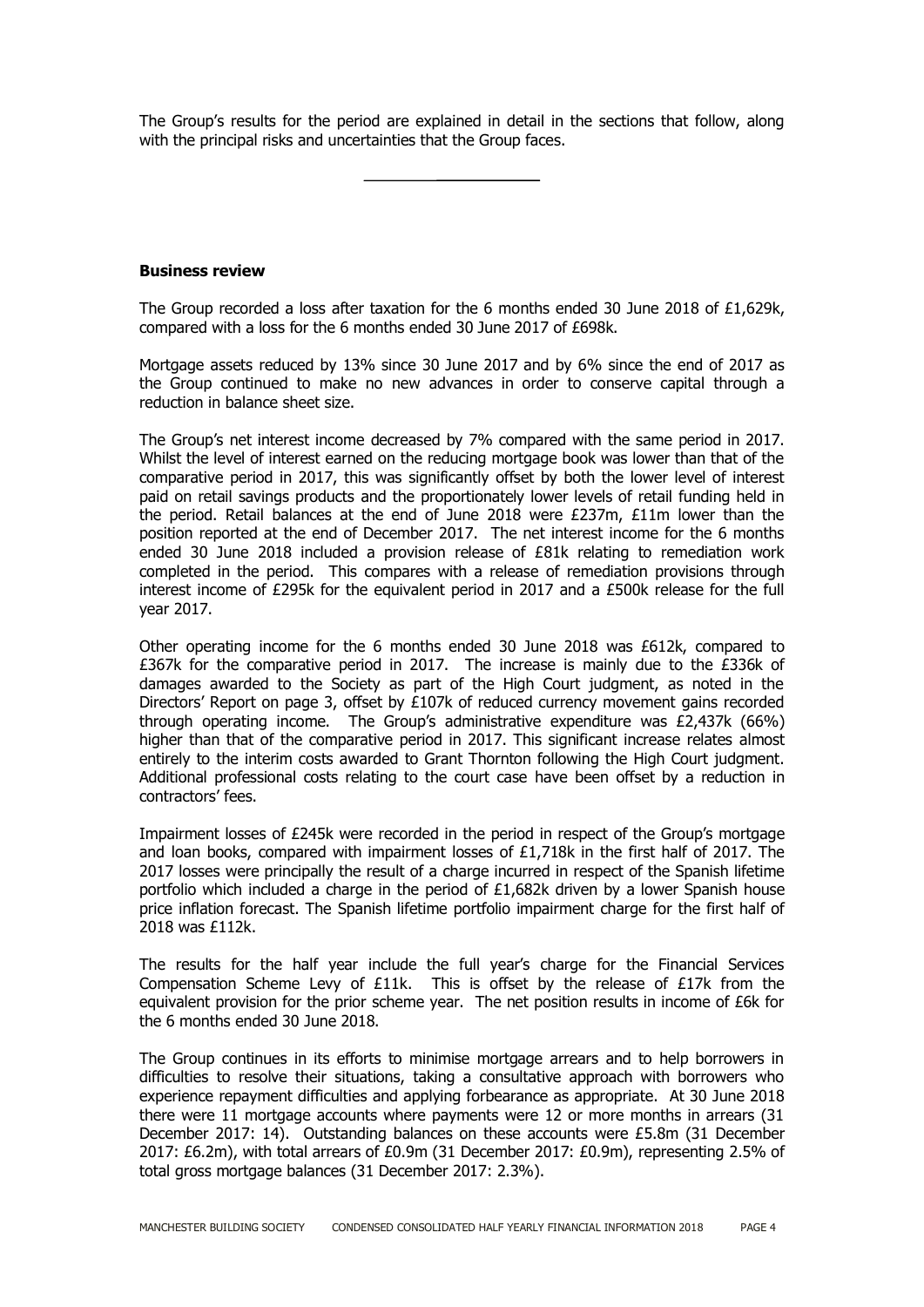The customer redress exercise in respect of customers affected by the "Bos v Rea" decision, which was disclosed on page 63 of the 2017 Annual Report and Accounts has been completed. The cost of redress for non-compliance resulted in a £79k release from the provision included at 31 December 2017. The movement on this provision during the period is set out in Note 10.

High levels of liquidity have been maintained throughout the period. The Society continues to take a cautious approach to the investment of its liquid funds, having significant balances deposited with the Bank of England and other smaller sums within instantly accessible accounts with a number of UK High Street banks. The small sums held in investment securities as at 31 December 2017 (£39k) redeemed during the first half of 2018 for their full recorded value.

**Risks and uncertainties**

Given the Society does not meet the qualitative standards for the level of CET1 regulatory capital, the requirement for an increase in CET1 capital in order to return to lending, and the assessed prospects for the business and its capital position without such a return, there is a material uncertainty relating to the ability of the Group and Society to continue as a going concern due to the continued run-off of the balance sheet. The Board is assessing a number of options to develop a strategy to address the position of the Group. The immediate focus is on measures to improve the capital position of the Group and, given the shortfall against the qualitative standards for the level of CET1 regulatory capital under CRD IV article 142, a Capital Conservation Plan was submitted to the PRA in October 2016, with updates submitted in April 2017 and September 2017. An updated plan was submitted to the PRA in June 2018 following the Society's CET 1 capital falling below the required 4.5% of Risk Weighted Assets. These documents have been discussed with the PRA and they continue an open dialogue with the Society on future developments.

Every business faces risks as part of its day-to-day operations. The Board's risk management objectives are to seek to minimise the risks that the Group faces, by articulating that it has a low appetite for risk and by deploying a range of risk management policies and procedures within an appropriate control environment in order to achieve such an outcome.

A full explanation of the Board's assessment of the risks and uncertainties that are faced by the Group is set out in the 2017 Annual Report and Accounts on pages 5 to 6.

During 2016, the UK voted in a referendum to leave the European Union ("EU"). The impact of the UK's decision to leave the EU on government policy, the financial markets and the wider economy remains uncertain. With regard to the Group's Spanish lifetime portfolio this introduces additional uncertainty and risk which the Board is monitoring; in particular there is added risk and uncertainty in relation to foreign exchange volatility, property values for the Spanish lifetime portfolio and the behavioral impact on Spanish lifetime mortgage borrowers.

Summarised below are a number of the Group's key risks and uncertainties:

 **Credit risk:** The Group is exposed to the risk that it may not receive back in full any sum that has been borrowed (in relation to loans and advances) or any sum that it has deposited with a counterparty (in relation to liquid assets) when such amounts fall due. The Board monitors credit risk, underlying security values and the level of impairment provisions on a monthly basis. Credit risk is more of a consideration in relation to loans and advances than in relation to the Group's liquid assets; the former involve relationships with individuals or small businesses, whilst the latter are far fewer in number,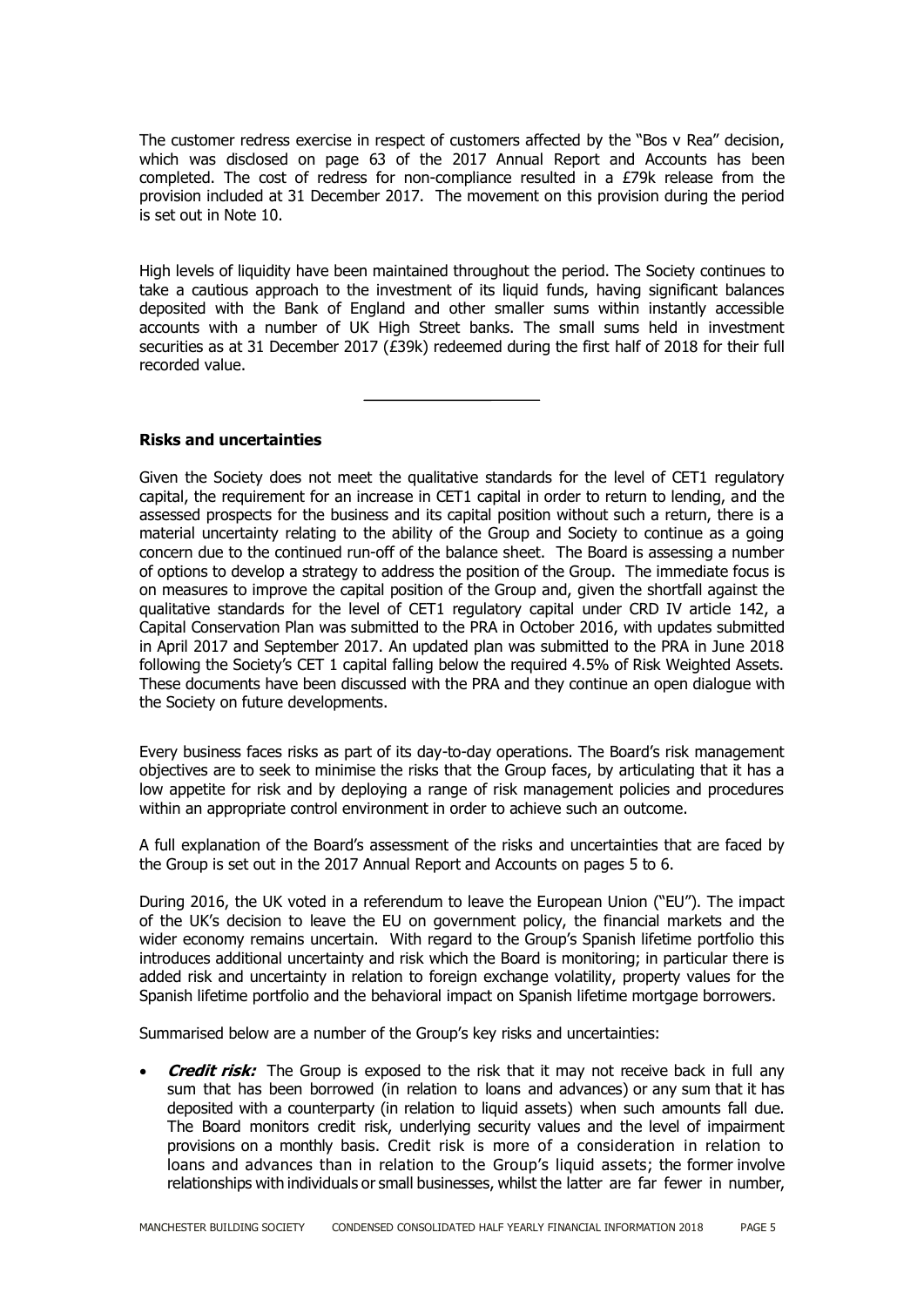being restricted to either the Bank of England or UK High Street banks, where credit risk is assessed as being very low.

The assessment of credit risk and the related impairment provisioning is a critical accounting estimate, impacted by judgements relating to customer affordability and the impact of economic circumstances, including the level of interest rates.

The Board's assessment is that the credit risk that the Group faces has not altered since the publication of the 2017 Annual Report and Accounts, with the various loans and mortgage books identified for impairment consideration continuing to perform in a manner similar to that as at 31 December 2017.

- **Insurance risk:** Impairment assessments incorporate the insurance risk attaching to the Group's lifetime mortgage contracts, which are euro-denominated. The risk arises from a contractual term within the contract for the Group's lifetime mortgage contract assets which in certain circumstances precludes the Group from pursuing the borrower or their estate for any shortfall on redemption.
- **Liquidity risk:** The Group's strategy is to maintain sufficient funds in unencumbered liquid form at all times to ensure that its liabilities can be met as they fall due. Regular stress testing of liquidity is undertaken by separately using 20 week and 3 month time horizons. The Group operates within closely monitored Board-approved liquidity policy limits, which are reviewed on a daily basis by the Group's Finance and Treasury teams, reported to executive management every week and considered by the Board each month. Throughout 2018 the Group has continued to have a significant proportion of its liquid assets deposited with the Bank of England.
- **Capital risk:** In order to conserve capital, the Group has continued not to undertake new lending. The Group has also continued to explore ways in which the regulatory capital position could be improved, including the sale of assets. In the medium term, however, the regulatory capital position is dependent on profitable and sustainable growth or new sources of capital.

The loss in the 6 months ended 30 June 2018 has further reduced CET1 regulatory capital and there continues to be a shortfall against the qualitative standards for the level of CET1 regulatory capital. In accordance with the requirements of CRD IV article 142, the Group submitted a Capital Conservation Plan to the PRA which was presented in October 2016, with updates submitted in April 2017 and September 2017, setting out proposed measures to improve the regulatory capital position. The Board continues to discuss and consult with the PRA on the Capital Conservation Plan and submitted an updated plan in June 2018.

- **Interest rate risk:** The Group's mortgage and savings products have different interest rate types and different maturities. This means that the Group is exposed to movements in interest rates. A movement in an external interest rate (e.g. Bank of England Base Rate or LIBOR) does not always affect every mortgage and savings product that the Group holds or does so in a different manner. The Board continues in its intention not to hedge its fixed rate mortgages using interest rate swaps at this time; this position continues to be monitored regularly.
- **Currency risk:** The Group faces currency movement risks on its Euro denominated mortgage balances which represent 18% of total mortgage assets as at 30 June 2018. The exchange rate risk arising on these balances is managed and mitigated by transacting exchange rate swaps. The exchange rate risk position is reported to the Asset and Liability Committee ("ALCO") and Board each month.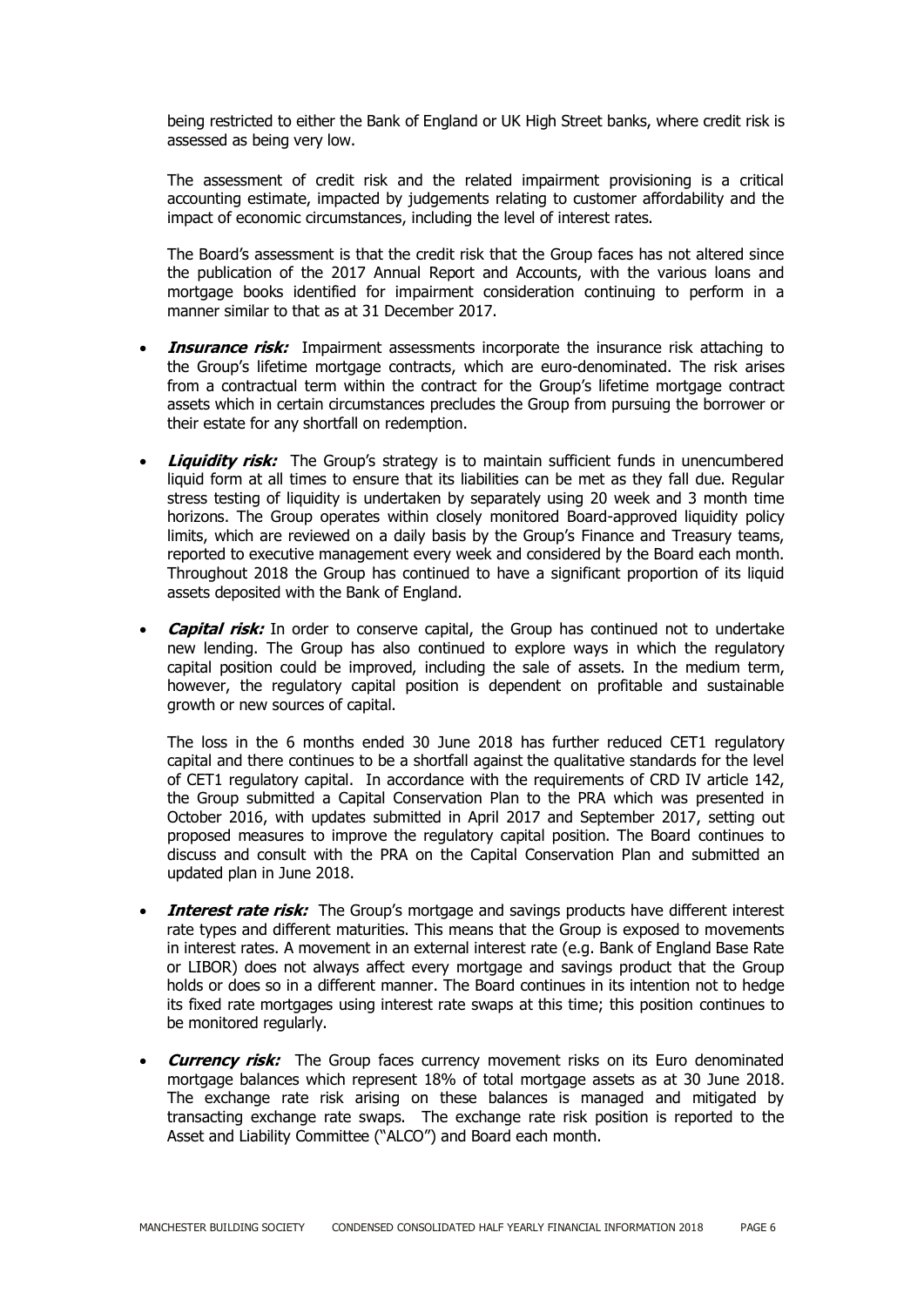**Economic risk:** The Group faces the risk that its interest margin can become subjected to the pressure that is brought to bear from being an institution that is primarily funded through retail deposits. Within this market, there is significant competition for attracting retail deposits at sustainable rates of interest.

The Group is also exposed to movements in the value of residential and commercial property in both its mortgage impairment provision requirements and those property assets held at fair value; the Group's investment property and the Group's head office building. The head office building was last valued in November 2017.

**Requiatory Risk:** The majority of the regulatory requirements that the Group faces are laid down by the PRA and the Financial Conduct Authority ("FCA"). The Group monitors developments in all relevant aspects of financial service regulation and undertakes assessments of the present and future impacts of such. Appropriate actions are taken to strengthen controls and amend the Group's strategy to meet changing regulatory requirements.

In addition to considering the impact of any non-compliance on the recoverability of loan balances and thus impairment provisioning, the Group considers the conduct risk which arises from having originated regulated loans and having acquired regulated loan portfolios. As is the case for all financial institutions there is a risk that aspects of current or historic business might be considered as not being conducted in accordance with all relevant regulation, or the fair and reasonable treatment of customers.

Certain activities of the Group, particularly the NMB MAC and the Consumer Loans Company Limited ("CLC") second charge loan portfolios, carry greater levels of conduct risk. The administration of the NMB MAC and CLC portfolios was brought in-house in December 2015 and following that transfer the historic conduct of these portfolios has been reviewed in detail by management.

As disclosed on page 63 of the 2017 Annual Report and Accounts, following this review, and having incorporated legal advice received, at 31 December 2017 the Group's customer redress programme in relation to NMB MAC and CLC had been completed. The Group continues to hold a customer redress provision of £38k as at 30 June 2018 (30 June 2017: £591k). The remaining provision relates to customers that the Group has yet to successfully contact.

Although a detailed review of these portfolios has been carried out, there is no judicial certainty in the legal position and there is a risk that further conduct issues or cases of non-compliance with regulations could be identified in the future. As a result the actual results could differ materially from our estimates.

Provision has been made where the Group is aware of a specific conduct or regulatory issue and can estimate its impact reliably, further details in respect of the Group's consideration of other potential conduct and regulatory issues is provided on page 64 of the 2017 Annual Report and Accounts.

#### **Other Matters**

# **Board and staff changes**

On 27 April 2018, P.A. Lynch, previously Interim Chief Executive, was appointed as Chief Executive.

On 1 July 2018, J. Lincoln stepped down from the non-Board role of Interim Finance Director and was appointed as a Non-executive Director. Also at that time, M.A. Winterbottom was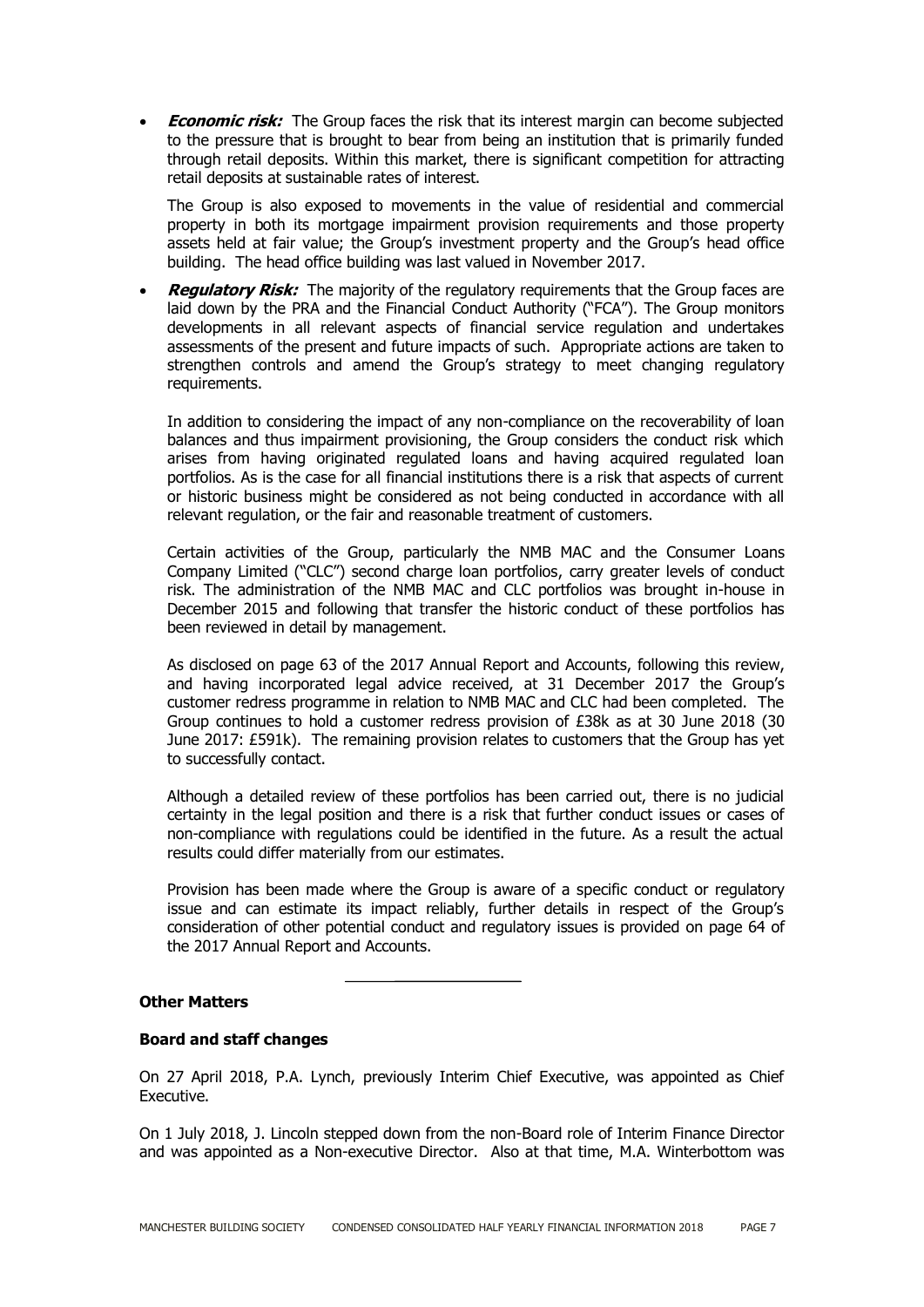appointed as Finance Director. Both of these Board appointments are subject to regulatory approval.

Save for these changes, the Officers as at 30 June 2018 remain unaltered from those disclosed at 31 December 2017 on page 60 of the 2017 Annual Report and Accounts.

#### **Going Concern**

The directors consider that it is appropriate for the accounts to be prepared on a going concern basis of accounting as fully explained in Note 1.2 on pages 14 to 15, which sets out the risks and uncertainties assessed as part of the preparation of the accounts.

#### **Forward-looking statements**

Within the half yearly information comments are made about future events, which the Board believes to be reasonable. As these statements are based on the Group's current view of the UK and Spanish economies, financial markets and regulation, the Board can give no assurances that the markets will develop in the way that is drafted and actual outcomes may differ to those that are anticipated.

The Group does not undertake to update any of the statements that it has made about future events prior to the reporting of the full year results.

#### **Approval of interim financial statements**

The Condensed Consolidated Half Yearly Financial Information was approved by the Board of Directors on 29 August 2018.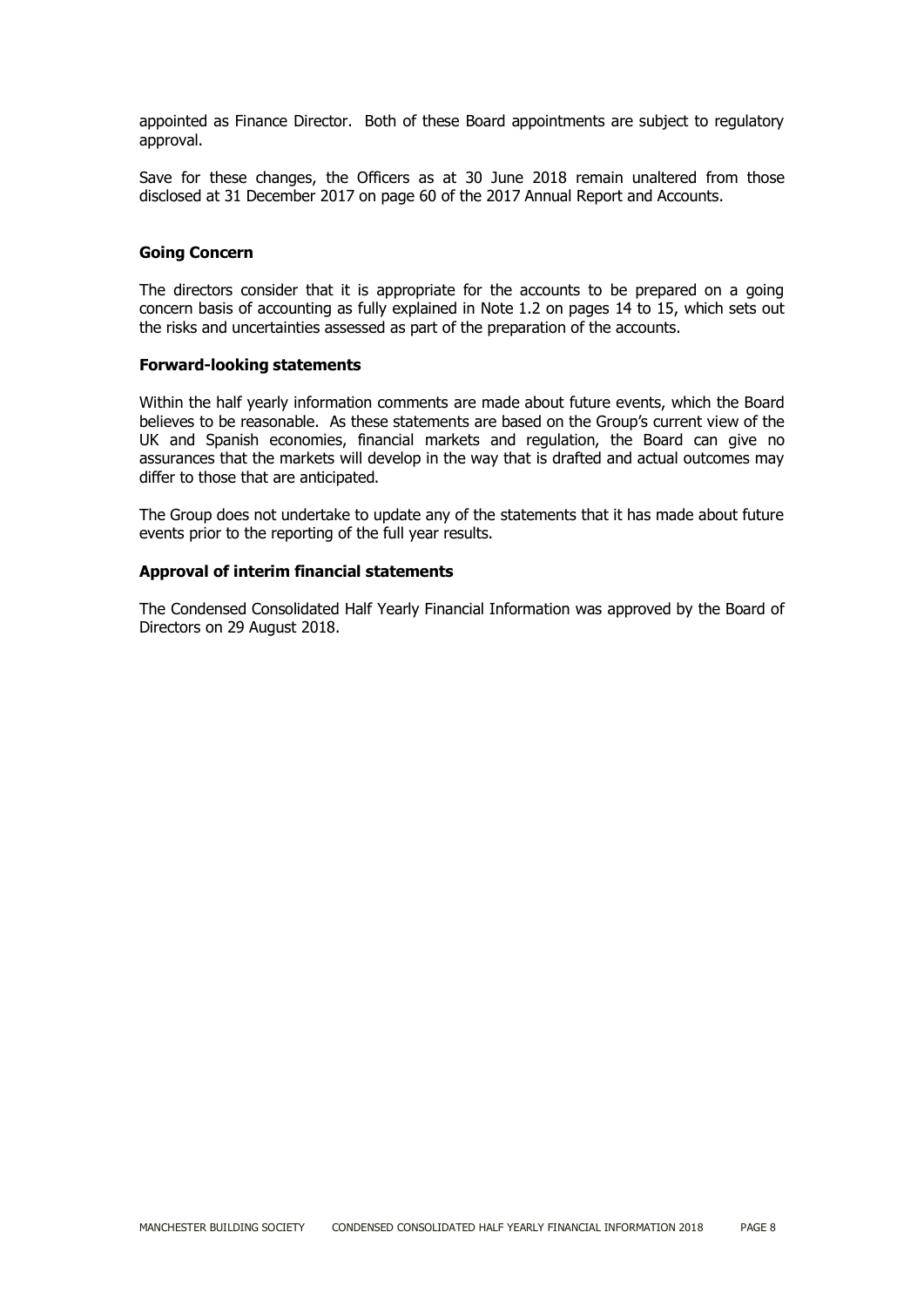# **STATEMENT OF DIRECTORS' RESPONSIBILITIES IN RESPECT OF THE CONDENSED CONSOLIDATED HALF YEARLY FINANCIAL INFORMATION**

The directors confirm that, to the best of their knowledge:

- The condensed set of consolidated accounts has been prepared in accordance with IAS 34 Interim Financial Reporting, as adopted by the European Union.
- The half yearly accounts include the information required by the Financial Conduct Authority Disclosure and Transparency Rules (DTR 4.2.7 and DTR 4.2.8)

The results for the half year ended 30 June 2018 and those comparable figures for the half year ended 30 June 2017 are unaudited. The figures for the year ended 2017 are extracted from the 2017 Annual Report and Accounts, prepared in accordance with IFRS as adopted in the EU, on which the Independent Auditors gave an unqualified opinion but did include an emphasis of matter in relation to the existence of a material uncertainty which may cast significant doubt about the Group's ability to continue as a going concern. Further details in relation to this are provided in Note 1.2 on pages 14 to 15.

The Directors are responsible for the maintenance and integrity of information on the Society's website. Copies of the 2017 Annual Report & Accounts and this Half Yearly Financial Information may be found at: www.themanchester.co.uk/Aboutus/FinancialInformation

The Board of Directors responsible for the half yearly accounts are listed below:

| H.F. Baines       | Vice Chairman           |
|-------------------|-------------------------|
| I.A. Dewar        | Non-Executive Director  |
| J. Lincoln        | Non-Executive Director  |
| D.A. Harding      | Chairman                |
| P.A. Lynch        | <b>Chief Executive</b>  |
| F.B. Smith        | Non-Executive Director  |
| M.A. Winterbottom | <b>Finance Director</b> |

Signed on behalf of the Board of Directors

D.A. Harding Chairman 29 August 2018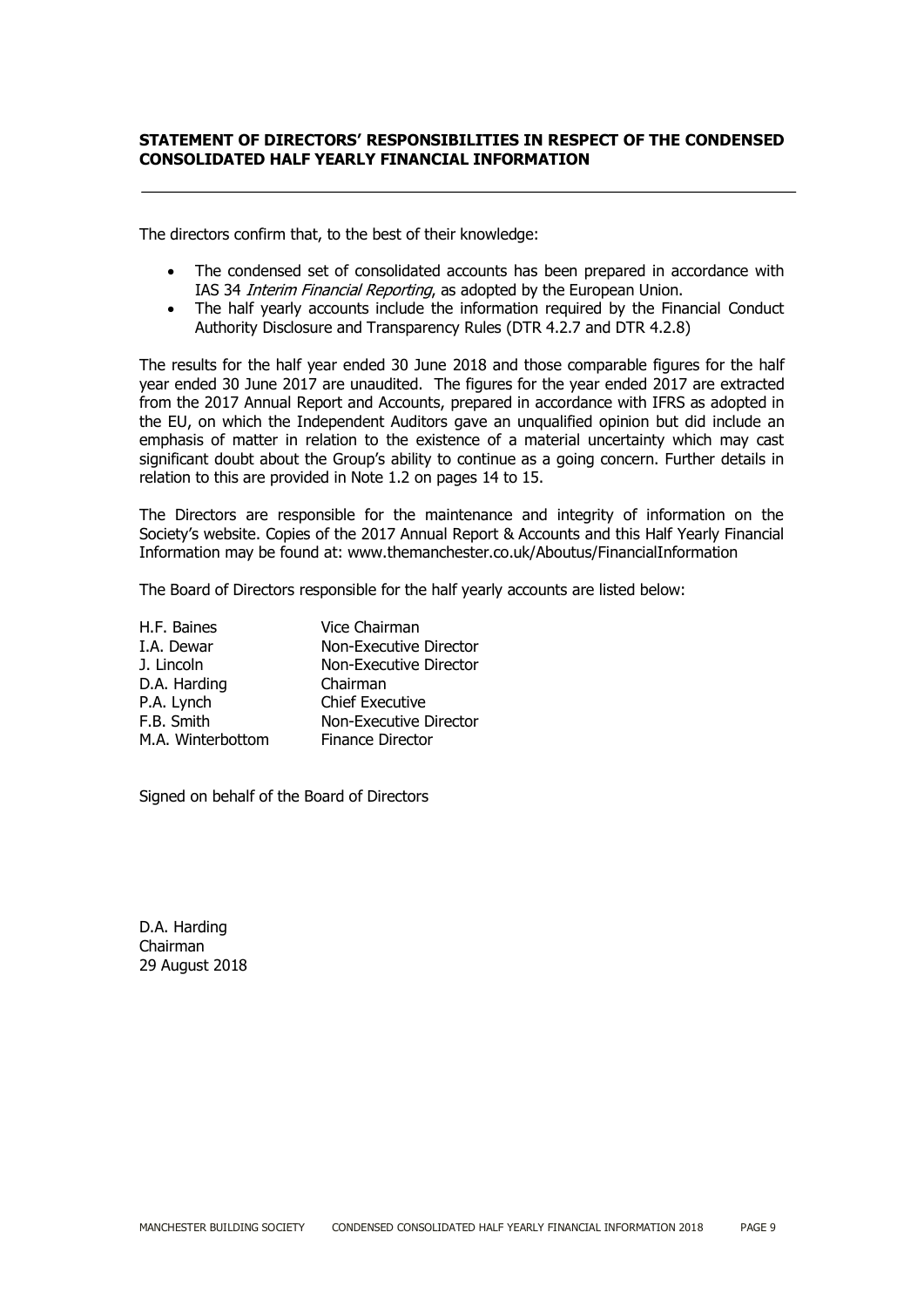# **CONDENSED CONSOLIDATED STATEMENTS OF COMPREHENSIVE INCOME**

|                                                                                                                  | <b>Note</b>      | Unaudited<br>6 months to<br>30 Jun 18<br>£000 | Unaudited<br>6 months to<br>30 Jun 17<br>£000 | Audited<br>12 months to<br>31 Dec 17<br>£000 |
|------------------------------------------------------------------------------------------------------------------|------------------|-----------------------------------------------|-----------------------------------------------|----------------------------------------------|
| Interest receivable and similar income                                                                           |                  | 5,526<br>(1, 359)                             | 6,266<br>(1,774)                              | 12,181<br>(3, 162)                           |
| Interest expense and similar charges<br>Net interest income<br>Other operating income<br>Other operating charges |                  | 4,167<br>612<br>(38)                          | 4,492<br>367<br>(43)                          | 9,019<br>650<br>(90)                         |
| Net gain on financial assets designated at fair<br>value through profit and loss                                 |                  | 1                                             | 1                                             | $\mathbf{1}$                                 |
| Total operating income<br>Administrative expenses and depreciation                                               |                  | 4,742<br>(6, 132)                             | 4,817<br>(3,695)                              | 9,580<br>(7, 955)                            |
| Operating (loss)/profit before impairment and<br>provisions<br>Impairment losses                                 | $\overline{z}$   | (1, 390)<br>(245)                             | 1,122<br>(1,718)                              | 1,625<br>(2, 376)                            |
| Financial Services Compensation Scheme levy                                                                      | 10               | 6                                             | (102)                                         | (29)                                         |
| Loss for the period before taxation<br>Income tax expense                                                        | $\boldsymbol{4}$ | (1,629)                                       | (698)                                         | (780)                                        |
| Loss for the period                                                                                              |                  | (1,629)                                       | (698)                                         | (780)                                        |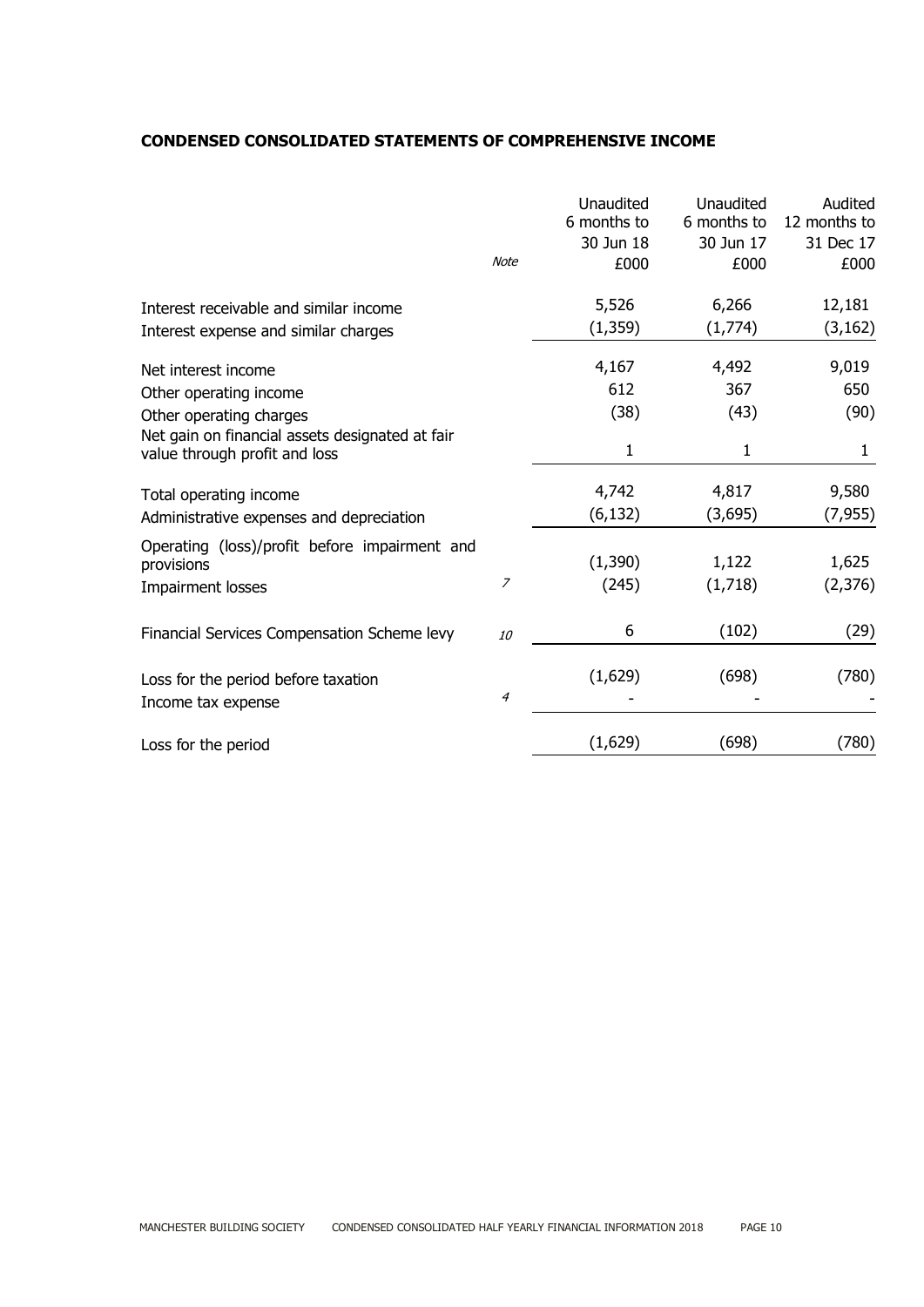# **CONDENSED CONSOLIDATED STATEMENTS OF CHANGES IN EQUITY**

#### **Unaudited 6 months to 30 June 2018**

|                                                            | Retained | Subscribed |             |         |
|------------------------------------------------------------|----------|------------|-------------|---------|
|                                                            | earnings | capital    | <b>PPDS</b> | Total   |
|                                                            | £000     | £000       | £000        | £000    |
| Closing Balance at 31 December 2017                        | (10,023) | 9.788      | 17,461      | 17,226  |
| Expected Credit Loss adjustment to 1 January 2018 reserves |          |            |             |         |
| in relation to implementation of IFRS 9                    | (299)    |            |             | (299)   |
| Opening Balance at 1 January 2018 under IFRS 9             | (10,322) | 9,788      | 17,461      | 16,927  |
| Transactions with equity holders - interest on PIBS        |          |            |             |         |
| Tax credit re: interest paid to PIBS holders               |          |            |             |         |
| Loss and total comprehensive expense for the period        | (1,629)  |            |             | (1,629) |
| Balance at 30 June 2018                                    | (11,951) | 9.788      | 17,461      | 15,298  |

#### **Unaudited 6 months to 30 June 2017**

| earnings | capital  | <b>PPDS</b> | Total  |
|----------|----------|-------------|--------|
| £000     | £000     | £000        | £000   |
| (9,243)  | 9.788    | 17,461      | 18,006 |
|          |          |             |        |
|          |          |             |        |
| (698)    |          |             | (698)  |
| (9,941)  | 9,788    | 17,461      | 17,308 |
|          |          |             |        |
|          |          |             |        |
|          | Retained | Subscribed  |        |

|                                                     | earnings | capital | <b>PPDS</b> | Total  |
|-----------------------------------------------------|----------|---------|-------------|--------|
|                                                     | £000     | £000    | £000        | £000   |
| Balance at 1 January 2017                           | (9,243)  | 9,788   | 17,461      | 18,006 |
| Transactions with equity holders - interest on PIBS |          |         |             |        |
| Tax credit re: interest paid to PIBS holders        | -        |         |             |        |
| Loss and total comprehensive expense for the period | (780)    | -       | ۰           | (780)  |
| Balance at 31 December 2017                         | (10,023) | 9,788   | 17.461      | 17,226 |
|                                                     |          |         |             |        |

Retained

Subscribed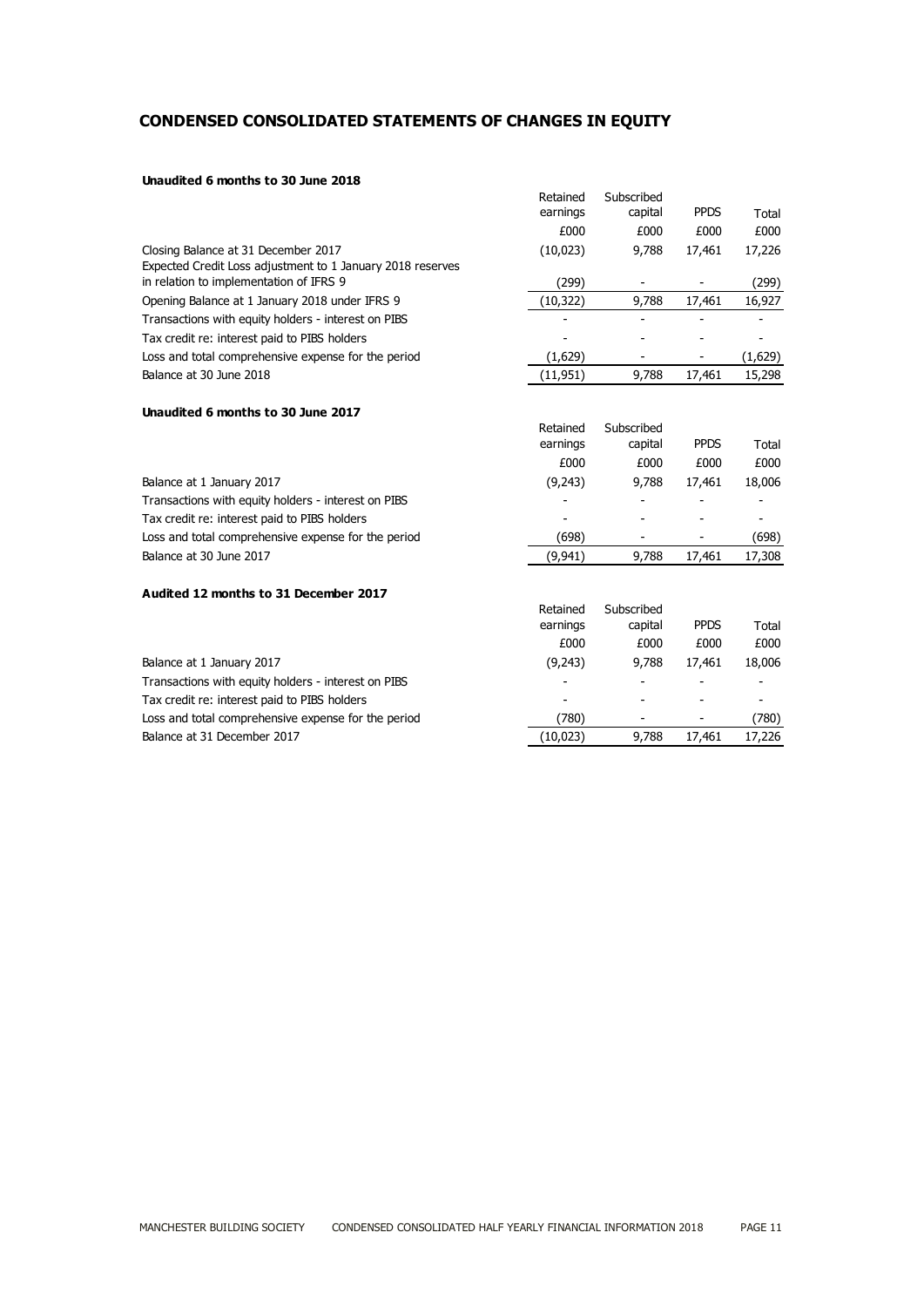# **CONDENSED CONSOLIDATED STATEMENTS OF FINANCIAL POSITION**

|                                        |             | Unaudited | Unaudited | Audited   |
|----------------------------------------|-------------|-----------|-----------|-----------|
|                                        |             | 30 Jun 18 | 30 Jun 17 | 31 Dec 17 |
|                                        | <b>Note</b> | £000      | £000      | £000      |
| <b>Assets</b>                          |             |           |           |           |
| Liquid assets                          | 5           | 45,055    | 56,092    | 43,981    |
| Derivative financial instruments       |             | 102       | 14        | 280       |
| Loans and advances to customers        | 6           | 235,256   | 270,518   | 250,821   |
| Property, plant and equipment          |             | 6,008     | 5,791     | 6,112     |
| Investment property                    |             | 571       | 654       | 691       |
| Current tax assets                     |             |           |           |           |
| Deferred tax assets                    | 8           |           |           |           |
| Other assets                           |             | 2,435     | 3,244     | 2,306     |
| <b>Total assets</b>                    |             | 289,427   | 336,313   | 304,191   |
|                                        |             |           |           |           |
|                                        |             | Unaudited | Unaudited | Audited   |
|                                        |             | 30 Jun 18 | 30 Jun 17 | 31 Dec 17 |
|                                        |             | £000      | £000      | £000      |
| <b>Liabilities</b>                     |             |           |           |           |
| Due to members                         |             | 236,975   | 276,863   | 247,628   |
| Deposits from banks and others         | 9           | 16,086    | 19,512    | 17,858    |
| Derivative financial instruments       |             | 320       | 1,058     | 192       |
| Other liabilities                      |             | 1,484     | 1,511     | 1,845     |
| Provisions for liabilities and charges | 10          | 64        | 861       | 242       |
| Subordinated liabilities               | 11          | 14,200    | 14,200    | 14,200    |
| Subscribed capital                     | 12          | 5,000     | 5,000     | 5,000     |
| <b>Total liabilities</b>               |             | 274,129   | 319,005   | 286,965   |
|                                        |             |           |           |           |
| <b>Equity</b>                          |             |           |           |           |
| Retained earnings                      |             | (11, 951) | (9, 941)  | (10, 023) |
| Subscribed capital                     | 12          | 9,788     | 9,788     | 9,788     |
| Profit participating deferred shares   | 13          | 17,461    | 17,461    | 17,461    |
| Total equity                           |             | 15,298    | 17,308    | 17,226    |
| Total equity and liabilities           |             | 289,427   | 336,313   | 304,191   |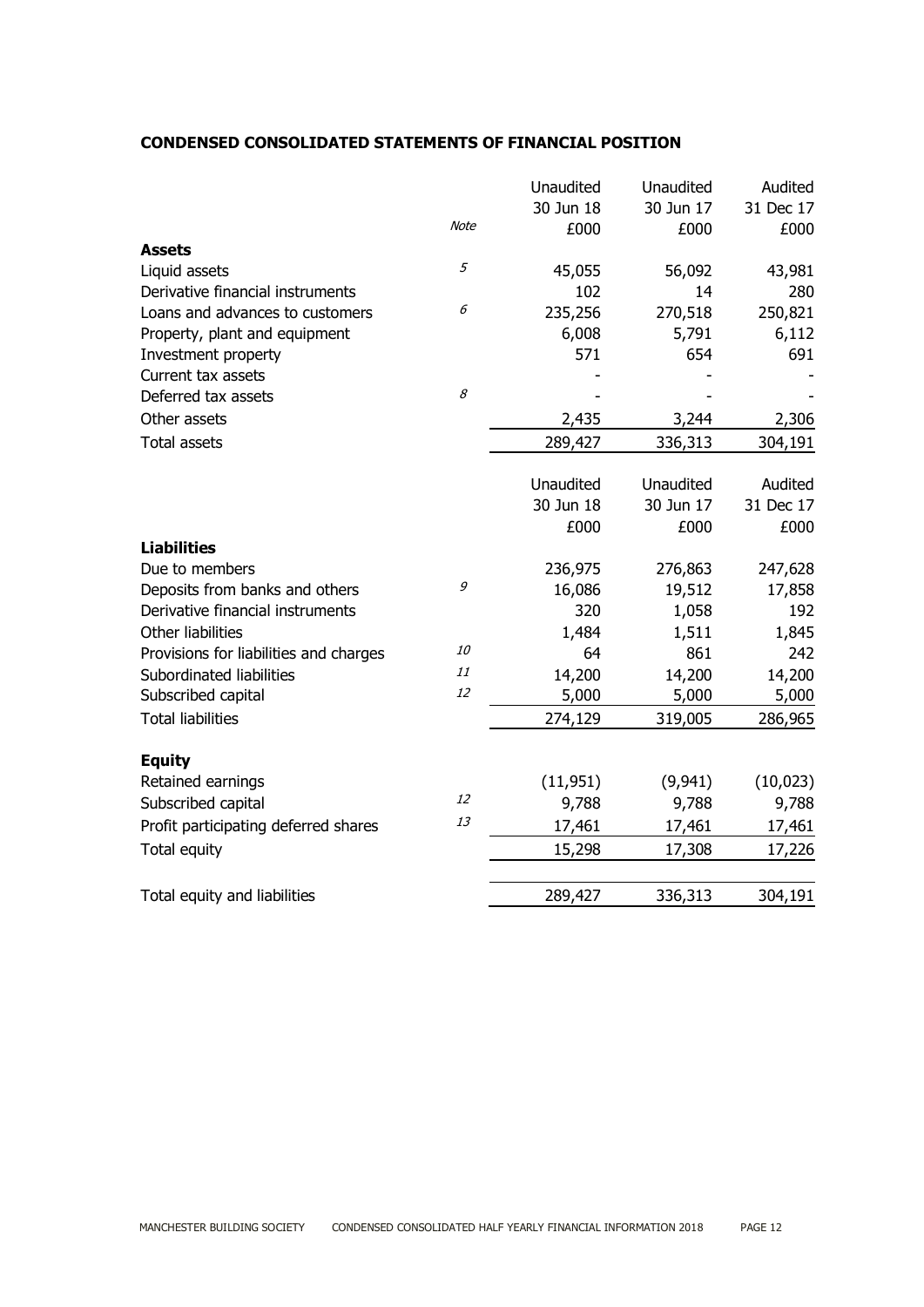# **CONDENSED CONSOLIDATED STATEMENTS OF CASH FLOWS**

|                                                       | Unaudited   | Unaudited   | Audited      |
|-------------------------------------------------------|-------------|-------------|--------------|
|                                                       | 6 months to | 6 months to | 12 months to |
|                                                       | 30 Jun 18   | 30 Jun 17   | 31 Dec 17    |
|                                                       | £000        | £000        | £000         |
| Net cash flows from/ (used in) operating activities   | 1,089       | (25, 978)   | (37,799)     |
| Net cash flows from/ (used in) investing activities   | 28          | 219         | (73)         |
| Net cash flows (used in)/ from financing activities   |             |             |              |
| Net increase/ (decrease) in cash and cash equivalents | 1,117       | (25,759)    | (37,872)     |
|                                                       |             |             |              |
| Net increase/(decrease) in cash and cash equivalents  | 1,117       | (25,759)    | (37, 872)    |
| Cash and cash equivalents at the start of the period  | 43,932      | 81,804      | 81,804       |
| Cash and cash equivalents at the end of the period    | 45,049      | 56,045      | 43,932       |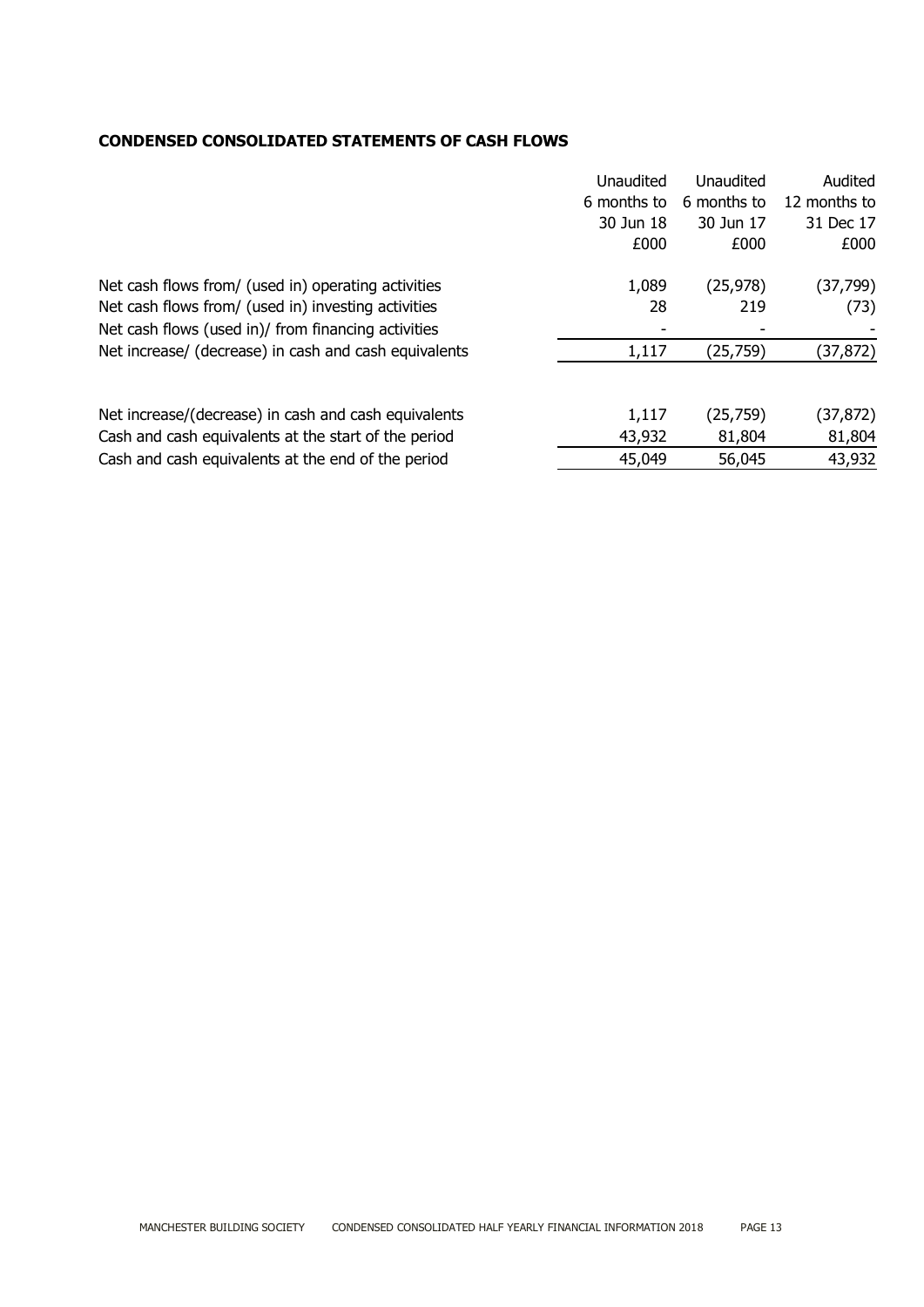# **NOTES TO THE CONDENSED CONSOLIDATED FINANCIAL STATEMENTS**

# **1. Basis of preparation and significant accounting policies**

# **1.1 Basis of preparation**

This half yearly financial information for the 6 months ended 30 June 2018 has been prepared in accordance with both the Financial Conduct Authority's Disclosure and Transparency Rules and IAS 34 *Interim Financial Reporting*, as adopted by the EU. This financial information should be read in conjunction with the 2017 Annual Report and Accounts.

The half yearly financial information set out above does not constitute Accounts within the meaning of the Building Societies Act 1986.

The financial information for the 12 months to 31 December 2017 has been extracted from the 2017 Annual Report and Accounts, prepared in accordance with IFRS as adopted in the EU. In relation to these accounts, the opinion of the Independent Auditors was unqualified but did include an emphasis of matter in relation to the existence of a material uncertainty which may cast significant doubt about the Group's ability to continue as a going concern. Further details in relation to this are provided in Note 1.2 below.

The half yearly financial information for the 6 months ended 30 June 2018 and the 6 months ended 30 June 2017 are unaudited.

#### **1.2 Basis of preparation: going concern**

The Group's interim financial statements for the 6 months ended 30 June 2018 have been prepared on a going concern basis as explained below.

The long term continuing operation of the Society and the Group is dependent on successfully being able to return to lending to grow the balance sheet in order to improve profitability and rebuild regulatory capital. At present the Society has insufficient capital to return to lending and continues to manage a long term run-off of the balance sheet.

As at 30 June 2018 the Society met its Pillar 1 plus Pillar 2A requirement in total capital terms, but continued to have a shortfall against the qualitative standards for the level of CET1 regulatory capital. The Society as required by CRD IV article 142 submitted a Capital Conservation Plan to the PRA in October 2016 as a result of this shortfall, with updates in April 2017 and September 2017 setting out proposed measures to improve the regulatory capital position. A new plan was submitted to the PRA in June 2018 following the Society's CET 1 capital falling below the required 4.5% of Risk Weighted Assets.

The plan shows the impact of a continued run off of the balance sheet on the Society's regulatory capital position. In addition, as part of this plan the Board, in close dialogue with the PRA, considered a number of options which individually or in combination aim to address the Society's position to enable it to meet capital requirements and improve the quality of its regulatory capital.

Following the submission of the plan, no action has been taken by the regulators in response to the Society's failure to meet the requirement to hold CET 1 capital in excess of 4.5% of risk weighted assets. The Board continues to track the Society's performance against this plan.

The Board expects to continue to discuss and consult with the PRA over the remainder of the year. The preferred options to improve the regulatory capital position may involve third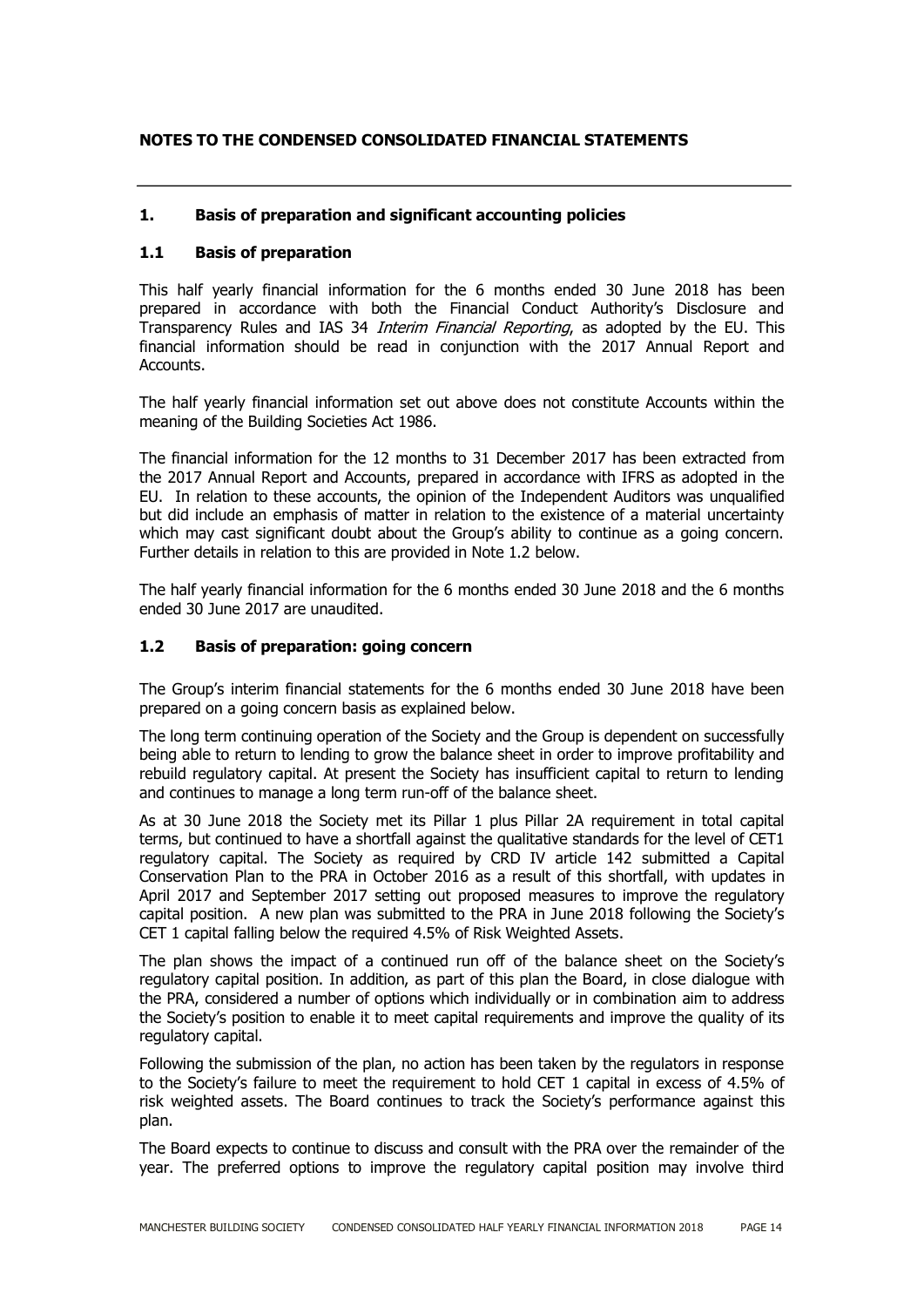parties and as such carry execution risk. At present the outcome and timing of this regulatory process is uncertain.

Although the above represents material uncertainties which may cast significant doubt about the Society's and Group's ability to continue as a going concern in the longer term, in the Board's opinion the going concern basis is appropriate.

In order to satisfy themselves that the Society and Group have adequate resources to continue to operate for the foreseeable future as a going concern, the directors have taken into account the following:

- The Group's underlying financial performance and projections;
- The Group's current level of liquidity;
- The Group's financial position as at 30 June 2018;
- The Group's financial projections of income, expenditure, assets, liabilities, liquidity and regulatory capital, including sensitivity analysis. These projections, based on a managed run-off of the balance sheet without a return to lending, indicate that the underlying operations of the Group may not be profitable in the short to medium term. In the medium term it is likely that the net interest margin will be insufficient to cover operating costs and loan impairment charges, resulting in operating losses;
- The ongoing legal claim against and prospects of recovery from Grant Thornton UK LLP, the previous external auditors;
- The challenge of meeting the CET1 regulatory capital requirements and the measures available to the Society to improve the regulatory capital position;
- The regulator's response to the plan submitted in June 2018;
- Ongoing discussions with the PRA and other stakeholders regarding the development of a plan to address the Society's position and its strategic direction;
- The operational risks faced by the Society to develop and deliver the strategic plans;
- The Group's principal risks and uncertainties as set out on pages 5 to 7.

Should there be a material stress event in the economy or to financial markets that adversely impacts the Society, or the current options available to the Society are shown not to be viable, then there is less certainty as to the going concern position of the Society.

Having due regard to these matters and after taking into consideration the material uncertainties above, the Board continues to adopt the going concern basis of accounting in preparing the financial statements.

# **1.3 Basis of preparation: accounting policies**

The half yearly financial information has been prepared consistently with the accounting policies described on pages 25 to 30 of the 2017 Annual Report and Accounts. One new accounting standard adopted during the period and which has had a significant impact on the Group's results reported for the 6 months ended 30 June 2018 is IFRS  $9 - F$ inancial Instruments; which has replaced most of IAS 39 - Financial Instruments: Recognition and Measurement.

The new classification and measurement rules have not changed the way in which management accounts for financial instruments before impairment. Appropriate classification and measurement is determined through the review of business models and whether the contractual terms of a financial asset give rise to cash flows that are solely payments of principal and interest ("SPPI") on the principal amount outstanding.

The most significant impact on the Group is in respect of the measurement of impairment of financial assets. Under IFRS 9, impairment is based on expected credit losses ("ECL") rather than the methodology the Group previously adopted under IAS 39 which was based upon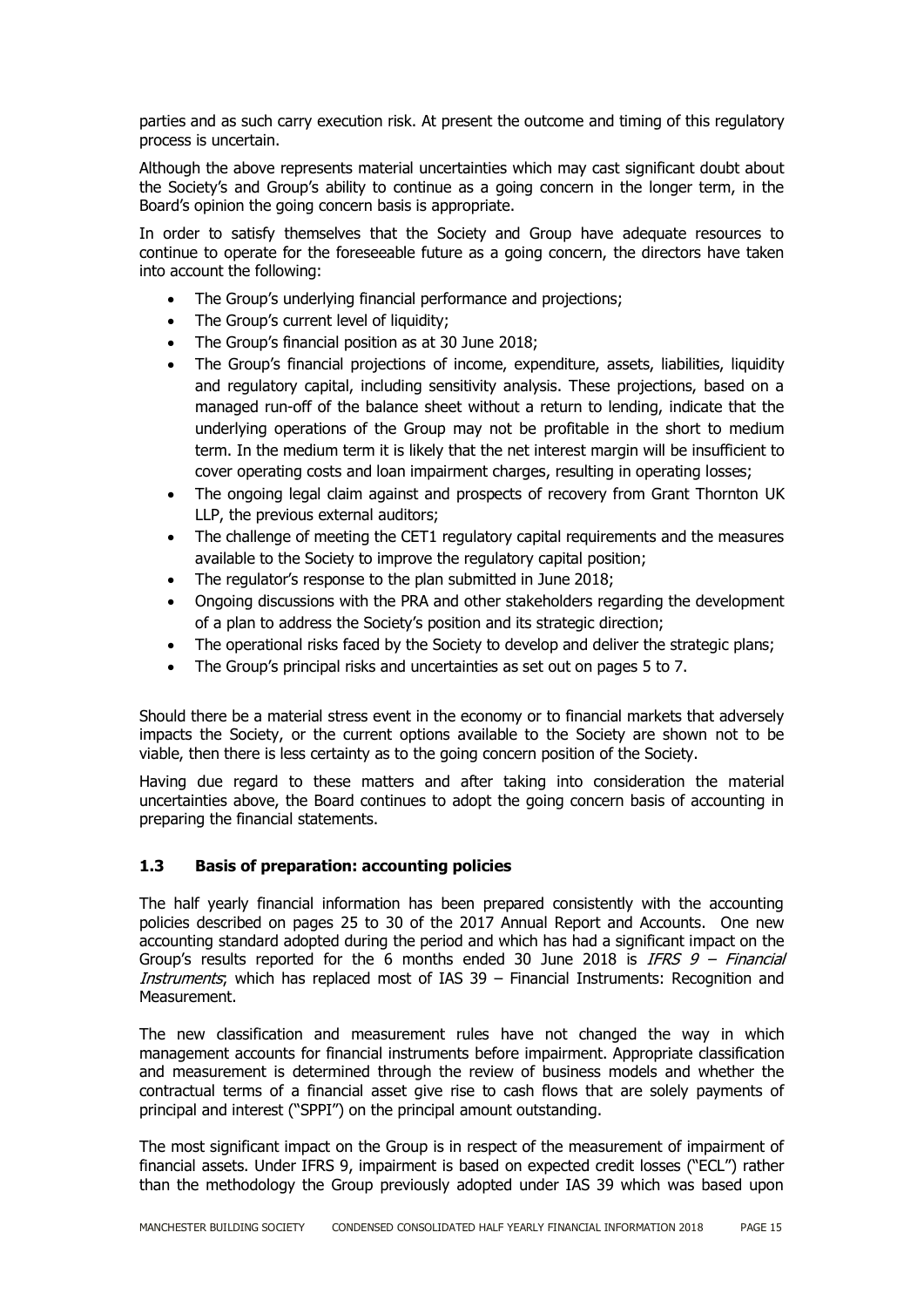incurred credit losses. The ECL impairment provisioning under IFRS 9 includes the requirement to include more forward-looking information in order to establish expected credit losses, and also to consider multiple economic scenarios.

At initial recognition, an ECL provision is required for default events in the next 12 months whilst, following a significant increase in credit risk, a lifetime ECL is required. The review of credit risk and the calculation of ECL are required to be unbiased and probability weighted, and should include all available relevant information, with assessments of current conditions and forecasts of future economic conditions. As a result the recognition and measurement of impairment is more forward looking than is the case under IAS 39.

The Group is now required to perform a staging assessment of each financial instrument. The three stages are as follows:

• Stage 1: Loans where there has been no significant deterioration in credit risk since initial recognition of the loan by the Society

• Stage 2: Loans where there has been a significant increase in credit risk since initial recognition of the loan by the Society

• Stage 3: Loans which are deemed to be "credit impaired" (and therefore in default)

The increase on the Group's loan loss provisions on adoption of IFRS 9 as at 1 January 2018 was £0.3m which is included within the financial statements as a reduction in reserves.

The impairment charge for the 6 months to 30 June 2018 under IFRS 9 is in line with the charge which would have been recognised under IAS 39.

With the exception of the adoption of IFRS 9, the Group expects that the accounting policies that will be applied at the time of compiling the 2018 Annual Report and Accounts will be materially the same as for the 2017 Annual Report and Accounts.

The Group has noted that there are a number of further new accounting standards that are not effective for the period commencing 1 January 2018, but which are likely to be adopted over the coming years. None of these is likely to have a material impact on the Group.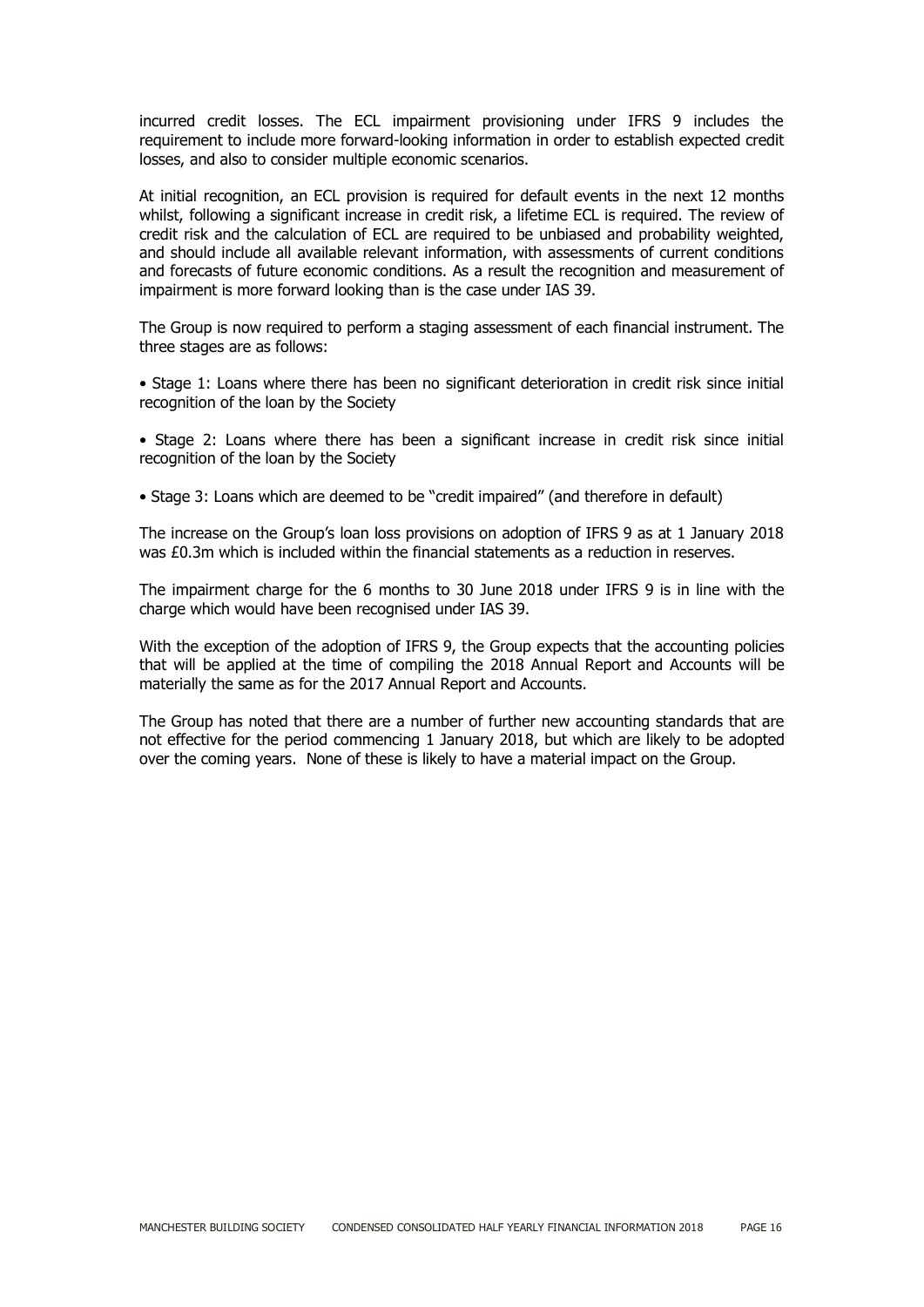# **2. Fair values of financial assets and liabilities**

Fair value is the price that would be received to sell an asset or paid to transfer a liability in an orderly transaction between knowledgeable, willing market participants at the measurement date.

The following methods and assumptions have been applied in determining the fair value of the financial instruments in these reports:

- i. The fair value of the Permanent Interest Bearing Shares which are classified as liabilities (see Note 12) is based on the market price for those instruments. This liability is grouped into the fair value hierarchy under level 1, as set out below.
- ii. The fair value of derivatives and investment securities are calculated by utilising internal valuation models using a discounted cash flow model based on a current yield curve appropriate for the remaining term to maturity. External market data is used within these internal valuation models. Derivatives are held for economic purposes. Investment securities are designated at fair value through profit and loss. Movements in the valuations of derivatives and investment securities are treated as fair value through profit and loss, and these financial assets and liabilities are grouped into the fair value hierarchy under level 2, as set out below.
- iii. The fair value of loans and advances to customers at a variable rate of interest is assumed to approximate to their carrying amounts. The fair value of loans and advances at a fixed rate of interest is estimated by internal valuation models. External market data is used within these internal valuation models. These financial assets are grouped into the fair value hierarchy under level 2, as set out below.
- iv. All other financial assets and liabilities are held at amortised cost.

The Group has disclosed within these financial statements all the assets and liabilities for which fair values are required.

The fair value measurement basis used is as follows:

- Level 1 Ouoted prices (unadjusted) in active markets for identical assets or liabilities.
- Level 2 Valuation techniques where all inputs are taken from observable market data, either directly (i.e. as prices) or indirectly (i.e. derived from prices).
- Level 3 Valuation techniques where significant inputs are not based on observable market data. None of the Groups financial assets or liabilities are valued using this technique.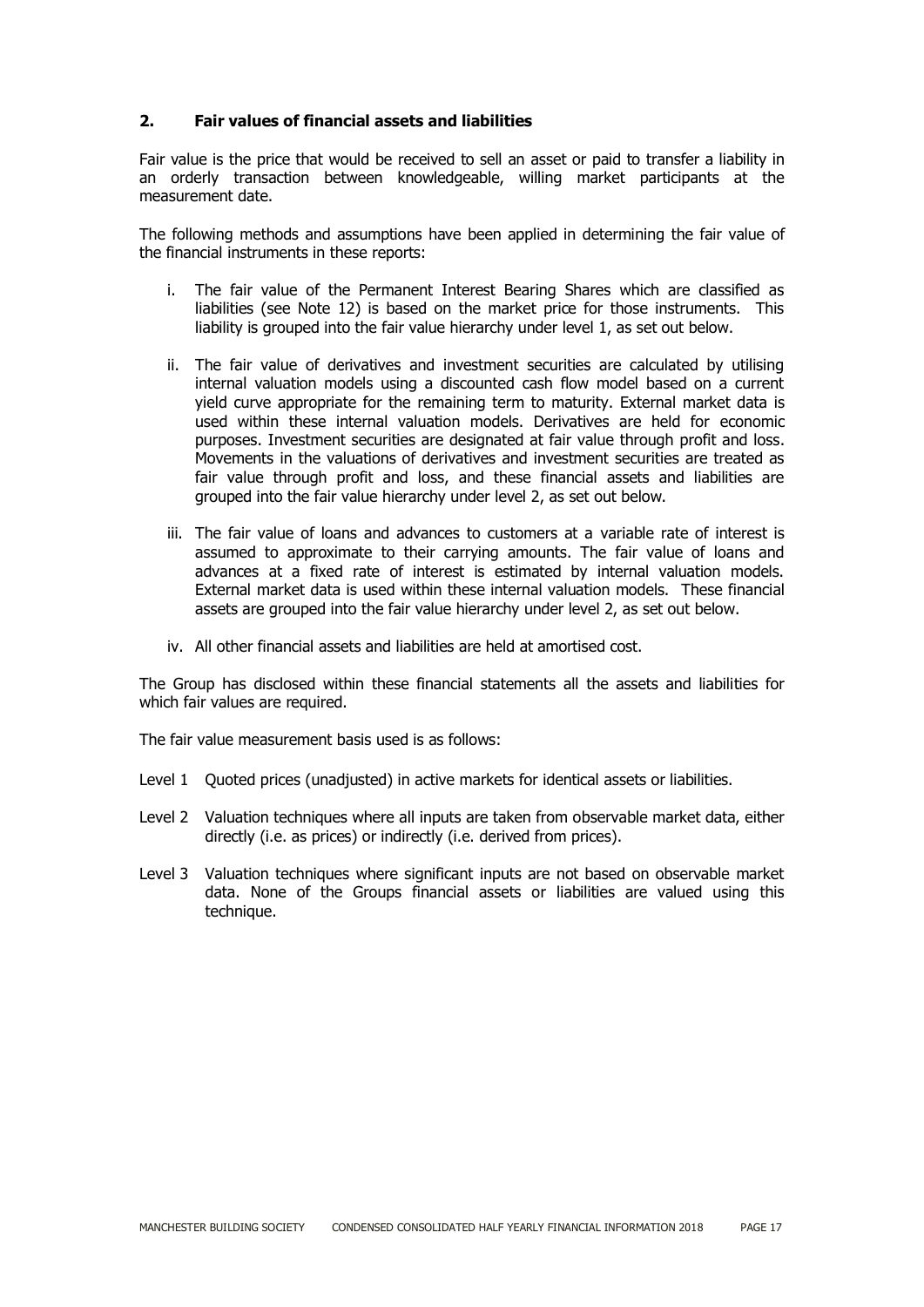A comparison between the carrying values and fair values of the Society's financial assets and liabilities is shown in the following table:

|                              | 30 June 2018 |         | 30 June 2017 |         | 31 December 2017 |         |
|------------------------------|--------------|---------|--------------|---------|------------------|---------|
|                              | Carrying     | Fair    | Carrying     | Fair    | Carrying         | Fair    |
|                              | Value        | Value   | Value        | Value   | Value            | Value   |
|                              | £000         | £000    | £000         | £000    | £000             | £000    |
|                              |              |         |              |         |                  |         |
| <b>Financial assets</b>      |              |         |              |         |                  |         |
| Cash and balances with the   |              |         |              |         |                  |         |
| Bank of England              | 34,989       | 34,989  | 44,046       | 44,046  | 32,911           | 32,911  |
| Loans and advances to        | 10,066       | 10,066  | 12,003       | 12,003  | 11,031           | 11,031  |
| credit institutions          |              |         |              |         |                  |         |
| Investment securities        |              |         | 43           | 43      | 39               | 39      |
| Derivative financial         |              |         |              |         |                  |         |
| instruments                  | 102          | 102     | 14           | 14      | 280              | 280     |
| Loans and advances to        | 235,256      | 224,856 | 270,518      | 259,636 | 250,821          | 240,216 |
| customers                    |              |         |              |         |                  |         |
|                              | 280,413      | 270,013 | 326,624      | 315,742 | 295,082          | 284,477 |
|                              |              |         |              |         |                  |         |
| <b>Financial liabilities</b> |              |         |              |         |                  |         |
| Due to members               | 236,975      | 236,968 | 276,863      | 276,883 | 247,628          | 247,624 |
| Other deposits               | 16,086       | 16,086  | 19,512       | 19,512  | 17,858           | 17,858  |
| Derivative financial         |              |         |              |         |                  |         |
| instruments                  | 320          | 320     | 1,058        | 1,058   | 192              | 192     |
| Other borrowed funds         | 14,200       | 14,200  | 14,200       | 14,200  | 14,200           | 14,200  |
| Subscribed capital           | 5,000        | 1,225   | 5,000        | 1,356   | 5,000            | 1,350   |
|                              | 272,581      | 268,799 | 316,633      | 313,009 | 284,878          | 281,224 |

# **3. Segmental information**

The Group's results are predominantly derived from the Society's principal operations. The Group's other income streams are not sufficiently material to require segmental reporting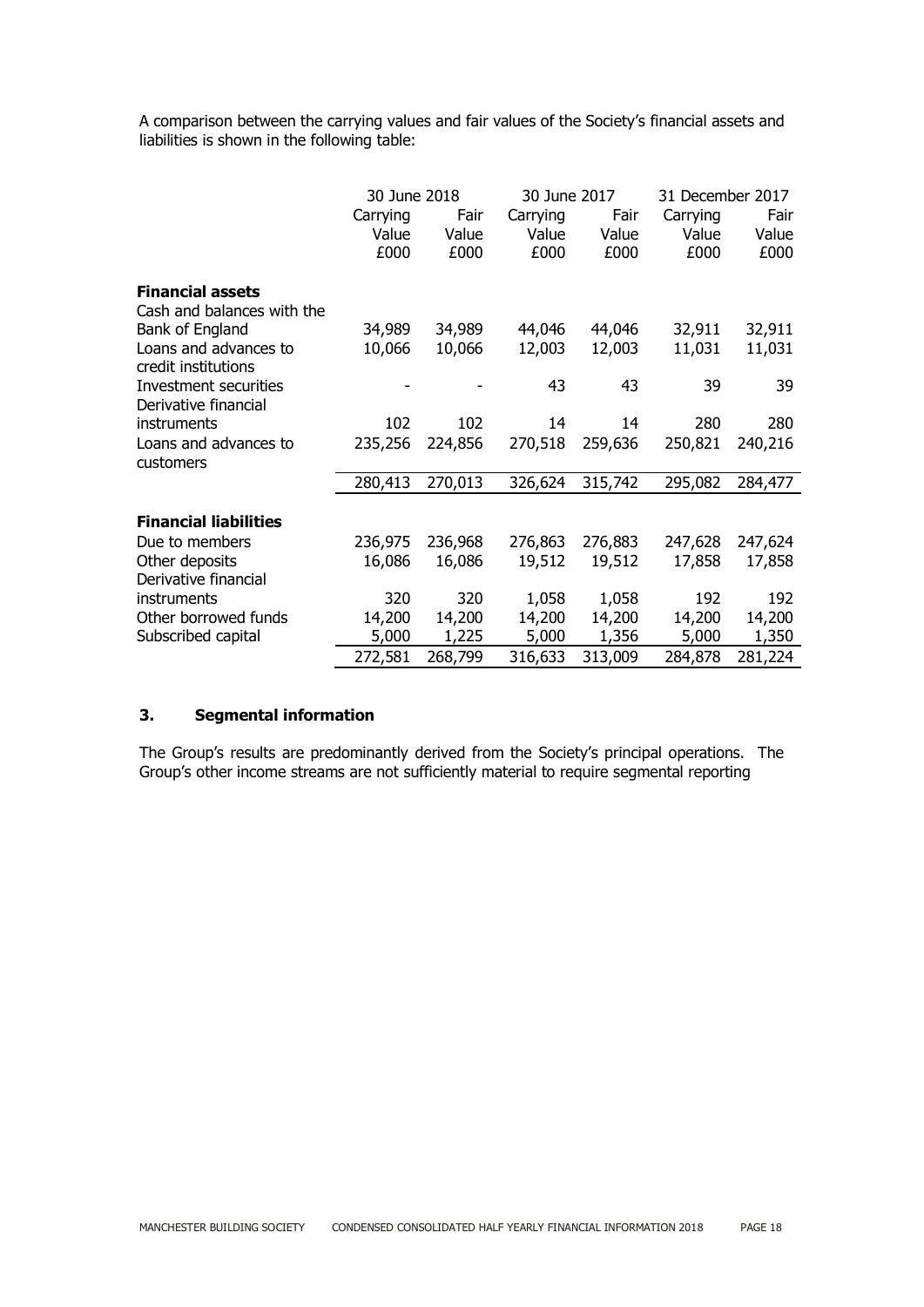# **4. Income tax**

|                                                                                                                    | <b>Unaudited</b><br>30 Jun 18<br>£000 | <b>Unaudited</b><br>30 Jun 17<br>£000 | Audited<br>31 Dec 17<br>£000 |
|--------------------------------------------------------------------------------------------------------------------|---------------------------------------|---------------------------------------|------------------------------|
| Results for the year before tax<br>Tax rate                                                                        | (1,629)<br>19.00%                     | (698)<br>19.25%                       | (780)<br>19.25%              |
| Expected tax credit                                                                                                | (310)                                 | (134)                                 | (150)                        |
| Adjustments for non-deductible items<br>Income not taxable<br>Deferred tax movement closing rate / average rate    | 7                                     | 6                                     | 14<br>(78)                   |
| difference<br>Current year losses for which no deferred tax                                                        |                                       |                                       | 33                           |
| asset recognised<br>Profits of year covered by brought forward losses<br>in respect of which no deferred tax asset | 399                                   | 241                                   | 452                          |
| recognised                                                                                                         |                                       |                                       | (85)                         |
| Decrease in deferred tax asset recognised<br>Fixed asset timing differences for which no                           |                                       |                                       | (186)                        |
| deferred tax asset recognised                                                                                      | (96)                                  | (113)                                 |                              |
| Actual tax expense                                                                                                 |                                       |                                       |                              |

# **5. Liquid assets**

| . .<br>ычини аээсь                         |           |                     |         |
|--------------------------------------------|-----------|---------------------|---------|
|                                            | Unaudited | Unaudited           | Audited |
|                                            | 30 Jun 18 | 30 Jun 17 31 Dec 17 |         |
|                                            | £000      | £000                | £000    |
| Cash and balances with the Bank of England | 34,989    | 44,046              | 32,911  |
| Loans and advances to credit institutions  | 10,066    | 12,003              | 11,031  |
| Investment securities                      |           | 43                  | 39      |
|                                            | 45,055    | 56,092              | 43,981  |

#### **6. Loans and advances to customers**

|                                       | Unaudited | Unaudited | Audited   |
|---------------------------------------|-----------|-----------|-----------|
|                                       | 30 Jun 18 | 30 Jun 17 | 31 Dec 17 |
|                                       | £000      | £000      | £000      |
| Fully secured on residential property | 214,923   | 245,808   | 228,674   |
| Fully secured on land                 | 19,525    | 23,569    | 21,085    |
| Other loans                           | 808       | 1,141     | 1,062     |
|                                       | 235,256   | 270,518   | 250,821   |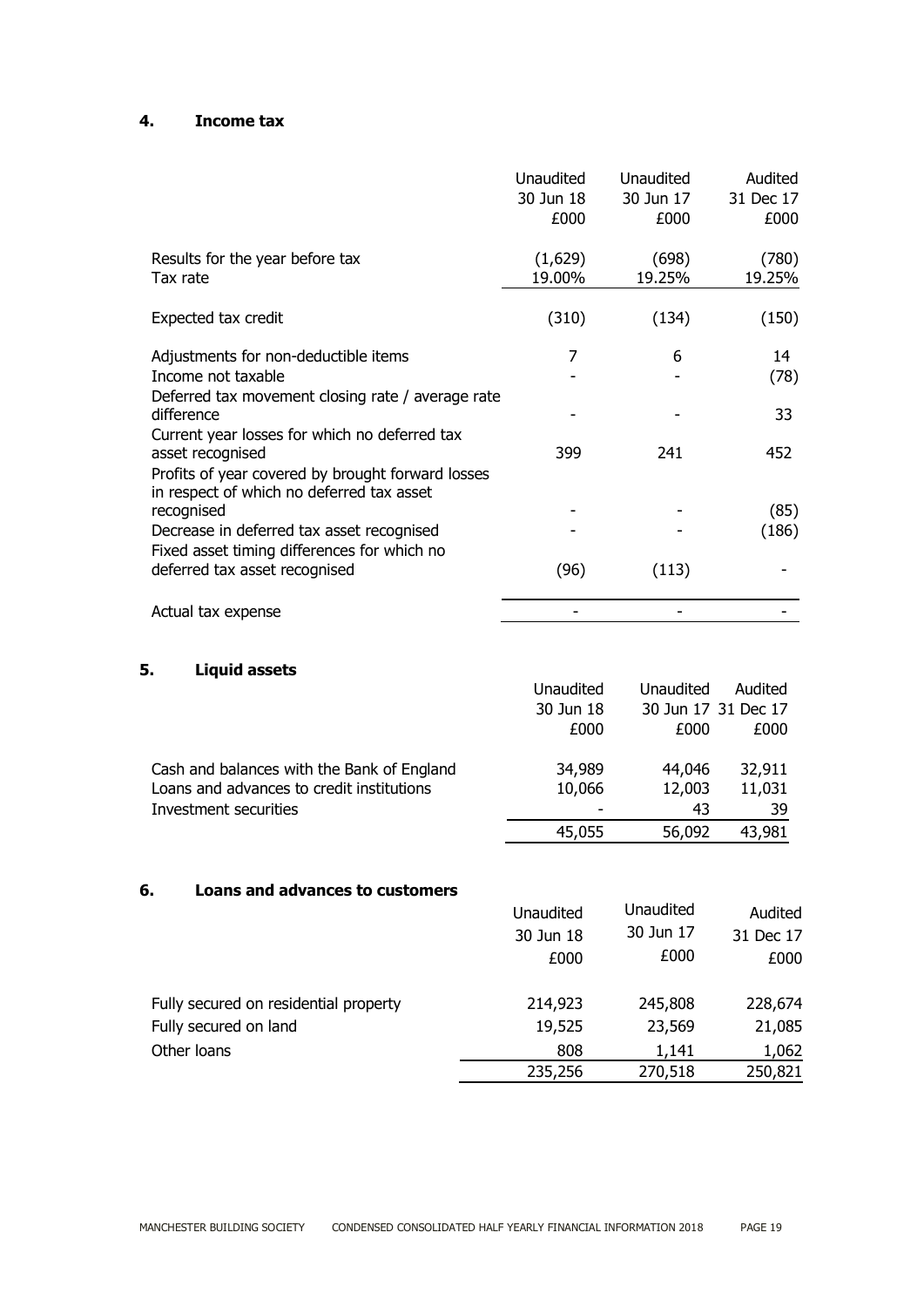# **7. Impairment losses**

|                                                                                                                                | Unaudited<br>30 Jun 18<br>£000 | Unaudited<br>30 Jun 17<br>£000 | Audited<br>31 Dec 17<br>£000 |
|--------------------------------------------------------------------------------------------------------------------------------|--------------------------------|--------------------------------|------------------------------|
| Impairment losses on loans and advances to<br>customers<br>Reversal of previous impairment on Property,<br>Plant and Equipment | 245<br>-                       | 1,718                          | 2,789<br>(413)               |
|                                                                                                                                | 245                            | 1,718                          | 2,376                        |

| Impairment provision on loans and advances<br>to customers, at the end of the period: |        |        |        |
|---------------------------------------------------------------------------------------|--------|--------|--------|
| Loans fully secured on residential property                                           | 19,518 | 18,501 | 19,165 |
| Other loans                                                                           | 4.317  | 4.674  | 4.136  |
| Total                                                                                 | 23,835 | 23,175 | 23,301 |

The June 2018 impairment provisions include an adjustment to the 1 January 2018 impairment provisions, which changes the provision measurement from compliance with the old Accounting Standard, *IAS 39 – Financial Instruments: Recognition and Measurement*, to compliance with the requirements of IFRS  $9$  – Financial Instruments, the replacement Accounting Standard. IFRS 9 was adopted from January 2018 and resulted in an increase of £0.3m in impairment provisions, with an equivalent reduction in reserves at that time. Further details on the adoption of IFRS 9 are included in Note 1.3.

# **8. Deferred tax assets**

|                                               | Unaudited<br>30 Jun 18<br>£000 | Unaudited<br>30 Jun 17<br>£000 | Audited<br>31 Dec 17<br>£000 |
|-----------------------------------------------|--------------------------------|--------------------------------|------------------------------|
| Tax losses<br>Deferred tax movement on timing |                                |                                |                              |
| differences on derivative contracts           | 30                             | 24                             | 38                           |
| Accelerated tax depreciation                  | (31)                           | (26)                           | (39)                         |
| Other provisions                              |                                |                                |                              |
|                                               |                                |                                |                              |

# **9. Deposits from banks and others**

|                | Unaudited<br>30 Jun 18<br>£000 | Unaudited<br>£000 | Audited<br>30 Jun 17 31 Dec 17<br>£000 |
|----------------|--------------------------------|-------------------|----------------------------------------|
| Other deposits | 16,086                         | 19,512            | 17,858                                 |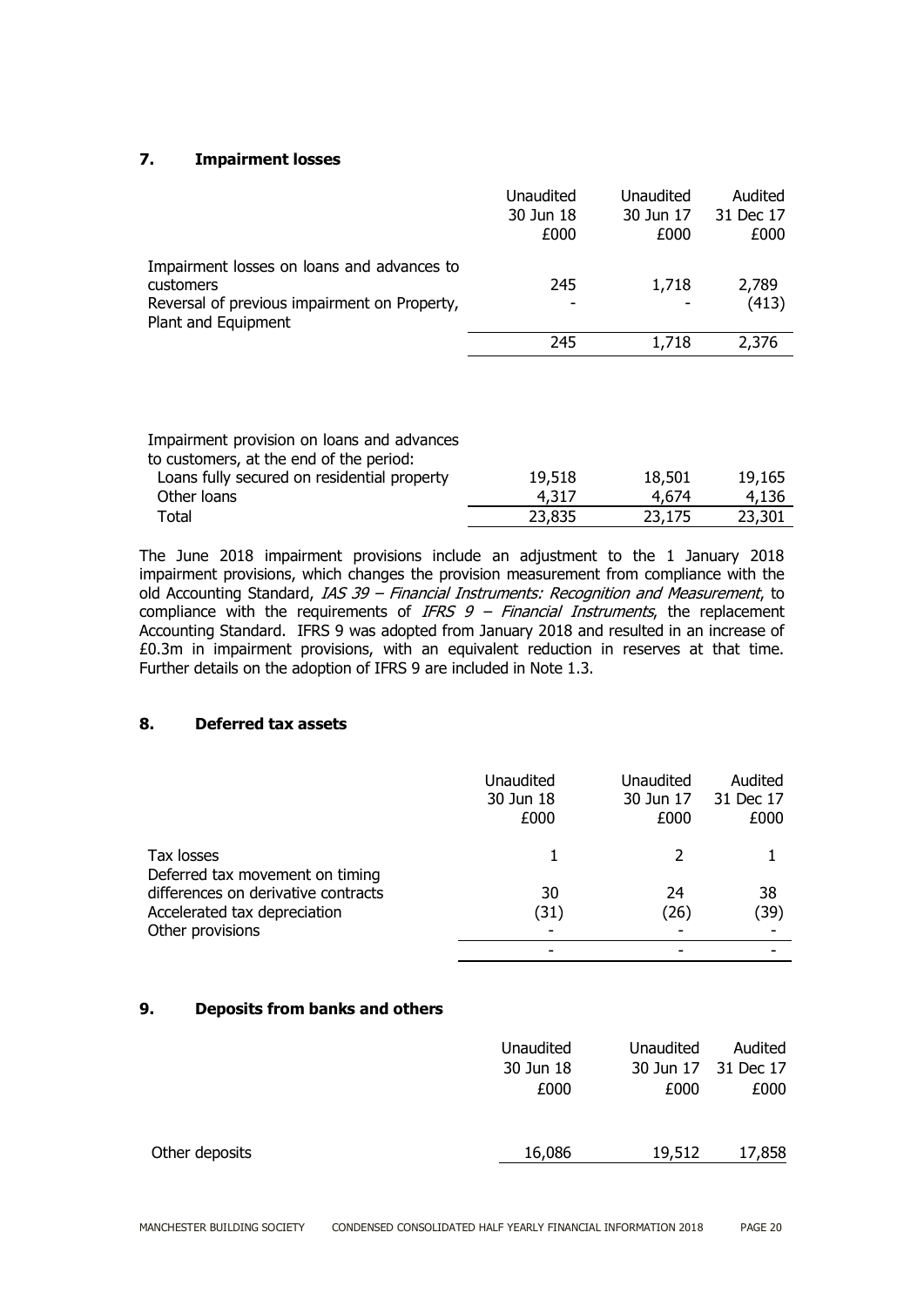# **10. Provisions for liabilities and charges**

| <b>FSCS levy</b>                                                                | Unaudited<br>6 months to<br>30 Jun 18<br>£000 | Unaudited<br>6 months to<br>30 Jun 17<br>£000 | Audited<br>12 months to<br>31 Dec 17<br>£000 |
|---------------------------------------------------------------------------------|-----------------------------------------------|-----------------------------------------------|----------------------------------------------|
|                                                                                 |                                               |                                               |                                              |
| At start of period                                                              | 31                                            | 68                                            | 68                                           |
| (Release)/charge for the period<br>Provision utilised                           | (6)<br>$\overline{\phantom{a}}$               | 102                                           | 29<br>(66)                                   |
| At end of period                                                                | 25                                            | 170                                           | 31                                           |
|                                                                                 |                                               |                                               |                                              |
|                                                                                 | Unaudited                                     | Unaudited                                     | Audited                                      |
|                                                                                 | 6 months to                                   | 6 months to                                   | 12 months to                                 |
|                                                                                 | 30 Jun 18                                     | 30 Jun 17                                     | 31 Dec 17                                    |
| <b>Customer redress</b>                                                         | £000                                          | £000                                          | £000                                         |
| At start of period                                                              | 111                                           | 1,690                                         | 1,690                                        |
| Transferred from/(to) other liabilities/<br>impairment provision                |                                               |                                               | (91)                                         |
| Release) for the period                                                         | (2)                                           | (330)                                         | (500)                                        |
| Provision utilised                                                              | (71)                                          | (769)                                         | (988)                                        |
| At end of period                                                                | 38                                            | 591                                           | 111                                          |
|                                                                                 | Unaudited                                     | <b>Unaudited</b>                              | Audited                                      |
|                                                                                 | 6 months to                                   | 6 months to                                   | 12 months to                                 |
|                                                                                 | 30 Jun 18                                     | 30 Jun 17                                     | 31 Dec 17                                    |
| <b>Other</b>                                                                    | £000                                          | £000                                          | £000                                         |
| At start of period                                                              | 100                                           | 100                                           | 100                                          |
| Release for the period                                                          | (79)                                          |                                               |                                              |
| Provision utilised                                                              | (20)                                          |                                               |                                              |
| At end of period                                                                | 1                                             | 100                                           | 100                                          |
| <b>Total provisions for liabilities and charges</b><br>at the end of the period | 64                                            | 861                                           | 242                                          |

(i) Financial Services Compensation Scheme ("FSCS levy")

The Society's provision for FSCS charges arises from its operation as a UK deposit taker. The FSCS levy consists of two parts- a management expenses levy, which covers the interest cost of running the scheme, and a capital levy to cover the cost of the compensation paid, net of any recoveries.

The expected management expenses levy for the FSCS scheme year 2017-18 had been provided at the end of 2017. The provision release for the half year to 30 June 2018 is in respect of a reduction in the expected management expenses levy for the FSCS scheme year 2018-19. This charge represents the expected full cost of the FSCS levy for the financial year.

No provision is made for scheme years beyond these periods. The levy is paid during the third quarter each year and the Society does not expect to recover any sums paid.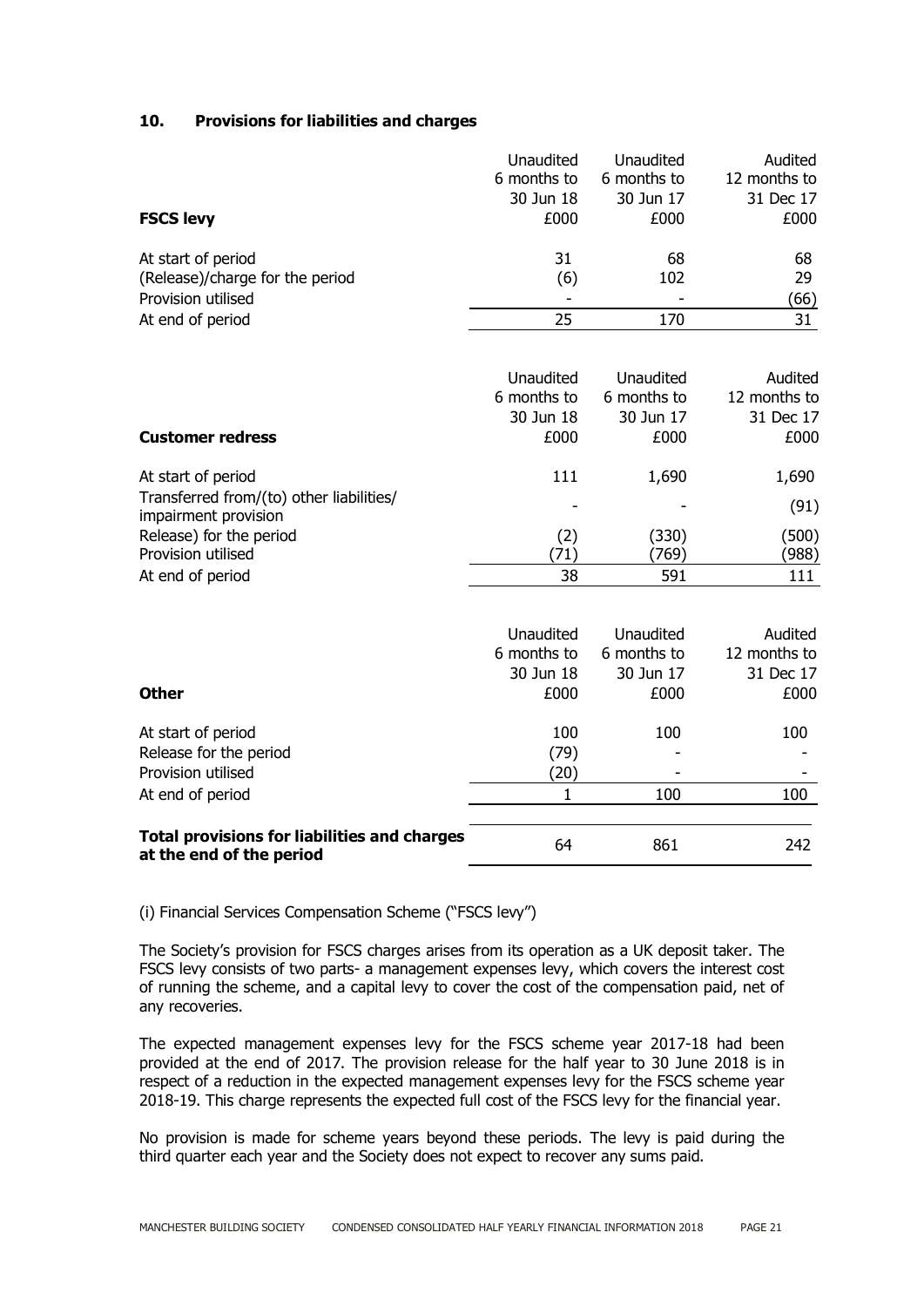#### (ii) Customer redress provision

The customer redress provision is held in relation to a customer redress exercise in respect of instances of non-compliance with the CCA within the NMB MAC and CLC second charge portfolios. As noted on page 63 of the 2017 Annual Report and Accounts, this redress exercise was completed in 2017. Attempts to contact some customers have been unsuccessful to date, and the £38k provision is retained at 30 June 2018 in relation to these customers.

#### (iii) Other provision

The other provision relates to the result of the BoS v Rea decision, which is detailed on page 63 of the 2017 Annual Report and Accounts. The remediation exercise in relation to this provision was completed during the first 6 months of 2018. The £1k provision that remains relates to a small number of customers which the Society has, so far, been unable to contact.

# **11. Subordinated liabilities**

|                                                      | Unaudited | Unaudited | Audited   |
|------------------------------------------------------|-----------|-----------|-----------|
|                                                      | 30 Jun 18 | 30 Jun 17 | 31 Dec 17 |
|                                                      | £000      | £000      | £000      |
| Loan (repay 2022) interest: 3 month LIBOR $+ 1.75\%$ | 5,000     | 5,000     | 5,000     |
| Loan (repay 2023) interest: 3 month LIBOR $+ 2.45\%$ | 4,200     | 4,200     | 4,200     |
| Loan (repay 2032) interest: 6.70%                    | 5,000     | 5,000     | 5,000     |
|                                                      | 14,200    | 14,200    | 14,200    |

# **12. Subscribed capital**

The Society has two tranches of PIBS in issue. The first tranche was issued in 1999 and is remunerated at 8.00% and the other was issued in 2005 and is remunerated at 6.75%. The two tranches are accounted for differently as they are subject to differing legal arrangements. Both tranches of PIBS are unsecured and rank pari passu with each other. In priority terms, the PIBS holders rank behind the Society's depositing members, its wholesale counterparties and all subordinated note holders. PIBS coupons are non-cumulative.

| Classified as a liability:              | Unaudited | Unaudited | Audited   |
|-----------------------------------------|-----------|-----------|-----------|
|                                         | 30 Jun 18 | 30 Jun 17 | 31 Dec 17 |
|                                         | £000      | £000      | £000      |
| 8.00% Permanent Interest Bearing Shares | 5,000     | 5,000     | 5,000     |
| Total                                   | 5,000     | 5,000     | 5,000     |
| Classified as equity:                   | Unaudited | Unaudited | Audited   |
|                                         | 30 Jun 18 | 30 Jun 17 | 31 Dec 17 |
|                                         | £000      | £000      | £000      |

6.75% Permanent Interest Bearing Shares 9,788 9,788 9,788 Total 9,788 9,788 9,788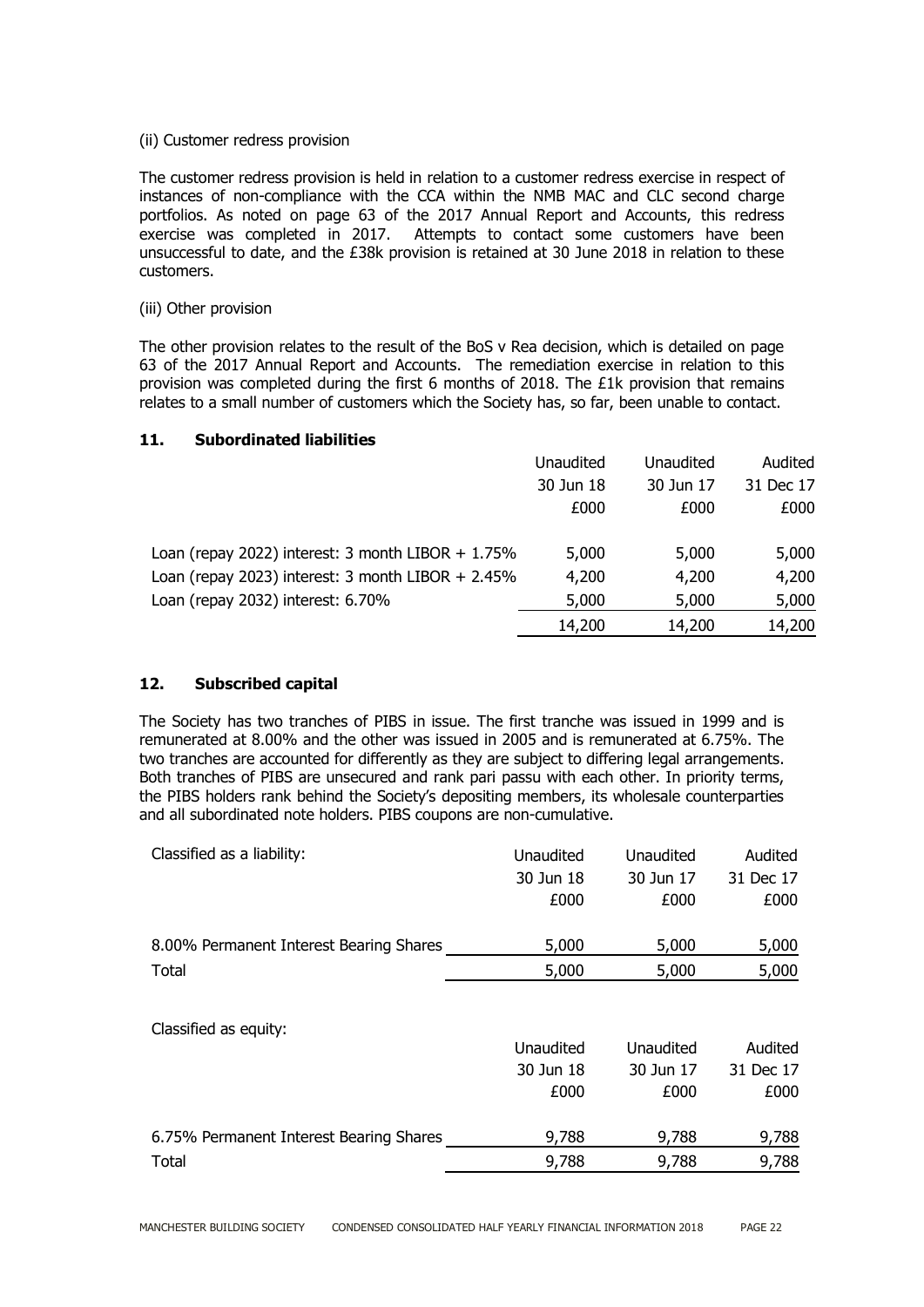# **13. Profit Participating Deferred Shares**

|                                     | Unaudited | Unaudited | Audited   |
|-------------------------------------|-----------|-----------|-----------|
|                                     | 30 Jun 18 | 30 Jun 17 | 31 Dec 17 |
|                                     | £000      | £000      | £000      |
| Nominal value $-$ proceeds received | 18,000    | 18,000    | 18,000    |
| Less: issue costs                   | (539)     | (539)     | (539)     |
| Total                               | 17,461    | 17,461    | 17,461    |

The shares were issued in April 2013, are unsecured and rank pari passu with any other deferred shares comprising Common Equity Tier 1 capital issued or to be issued by the Society and rank behind any other deferred shares of the Society in issue not comprising Common Equity Tier 1 capital, including the Society's 1999 and 2005 PIBS.

The PPDS holders rank behind the Society's depositing members, its wholesale counterparties and all subordinated note holders.

The terms of the PPDS allow the Board, at its sole discretion, to declare a dividend of up to 30% of the Society's post tax profits. Dividends are non-cumulative.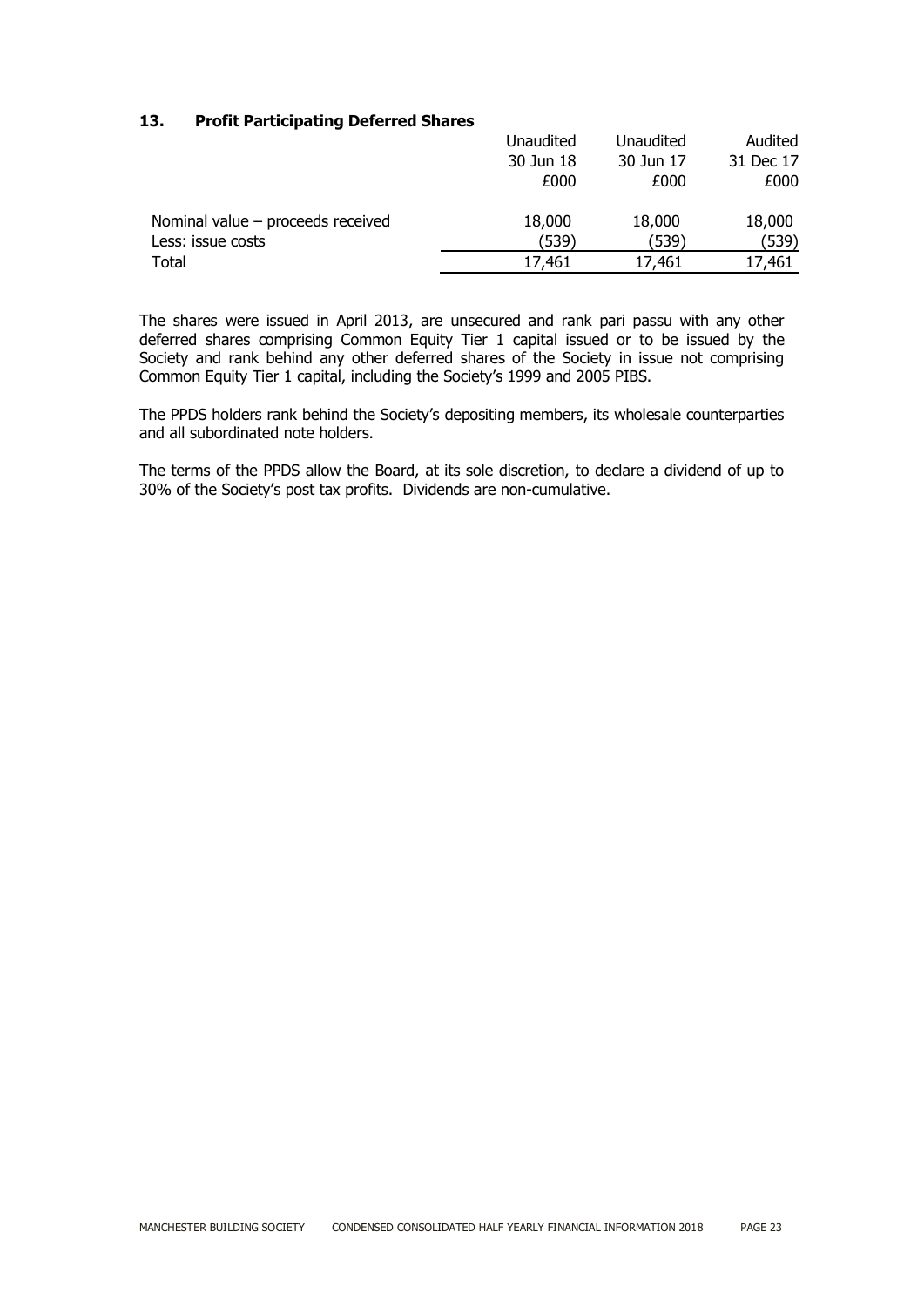# **14. Capital**

The Board manages capital within the regulatory limits set by the PRA.

The Group calculates and reports its regulatory capital on a "Total Group" basis with the regulatory capital group being made up of the Society, MBS (Mortgages) Limited and MBS (Property) Limited.

|                                         | Unaudited          | Unaudited          | Audited            |
|-----------------------------------------|--------------------|--------------------|--------------------|
|                                         | 6 months to        | 6 months to        | 12 months to       |
|                                         | 30 Jun 18          | 30 Jun 17          | 31 Dec 17          |
|                                         | <b>Total Group</b> | <b>Total Group</b> | <b>Total Group</b> |
|                                         | £000               | £000               | £000               |
| <b>Tier 1 Capital</b>                   |                    |                    |                    |
| Common Equity Tier 1 Capital (CET1)     |                    |                    |                    |
| <b>Accumulated Losses</b>               | (11, 952)          | (9,941)            | (10, 023)          |
| <b>IFRS 9 Transitional Arrangements</b> | 285                |                    |                    |
| Profit Participating Deferred Shares    | 17,461             | 17,461             | 17,461             |
| <b>Total CET1 Capital</b>               | 5,794              | 7,520              | 7,438              |
| Other Tier 1 Capital                    |                    |                    |                    |
| Permanent Interest Bearing Shares       |                    |                    |                    |
| -Nominal balance                        | 14,788             | 14,788             | 14,788             |
| -Amortisation                           | (8, 873)           | (7, 394)           | (7, 394)           |
| Net Permanent Interest Bearing Shares   | 5,915              | 7,394              | 7,394              |
| <b>Total Tier 1 Capital</b>             | 11,709             | 14,914             | 14,832             |
| <b>Tier 2 Capital</b>                   |                    |                    |                    |
| Subordinated Debt                       |                    |                    |                    |
| -Nominal balance                        | 14,200             | 14,200             | 14,200             |
| -Amortisation                           | (4,657)            | (2,895)            | (3, 399)           |
| Net Subordinated Debt                   | 9,543              | 11,305             | 10,801             |
| <b>Collective Provisions</b>            | 441                | 401                | 431                |
| Permanent Interest Bearing Shares       | 8,873              | 7,394              | 7,394              |
| <b>Total Tier 2 Capital</b>             | 18,857             | 19,100             | 18,626             |
| <b>Total Regulatory Capital</b>         | 30,566             | 34,014             | 33,458             |

Since the start of 2018 Total Regulatory Capital under CRD IV has decreased by £2,892k from £33,458k to £30,566k.

The decrease results from ongoing operations, made up as follows:

- $\bullet$  the retained loss of the regulatory capital group for the half year of £1,629k;
- the 1 January 2018 reduction in reserves of £299k in relation to the implementation of IFRS 9;
- the offsetting adjustment of  $E(285)$ k regarding the transitional rules covering the implementation of IFRS 9;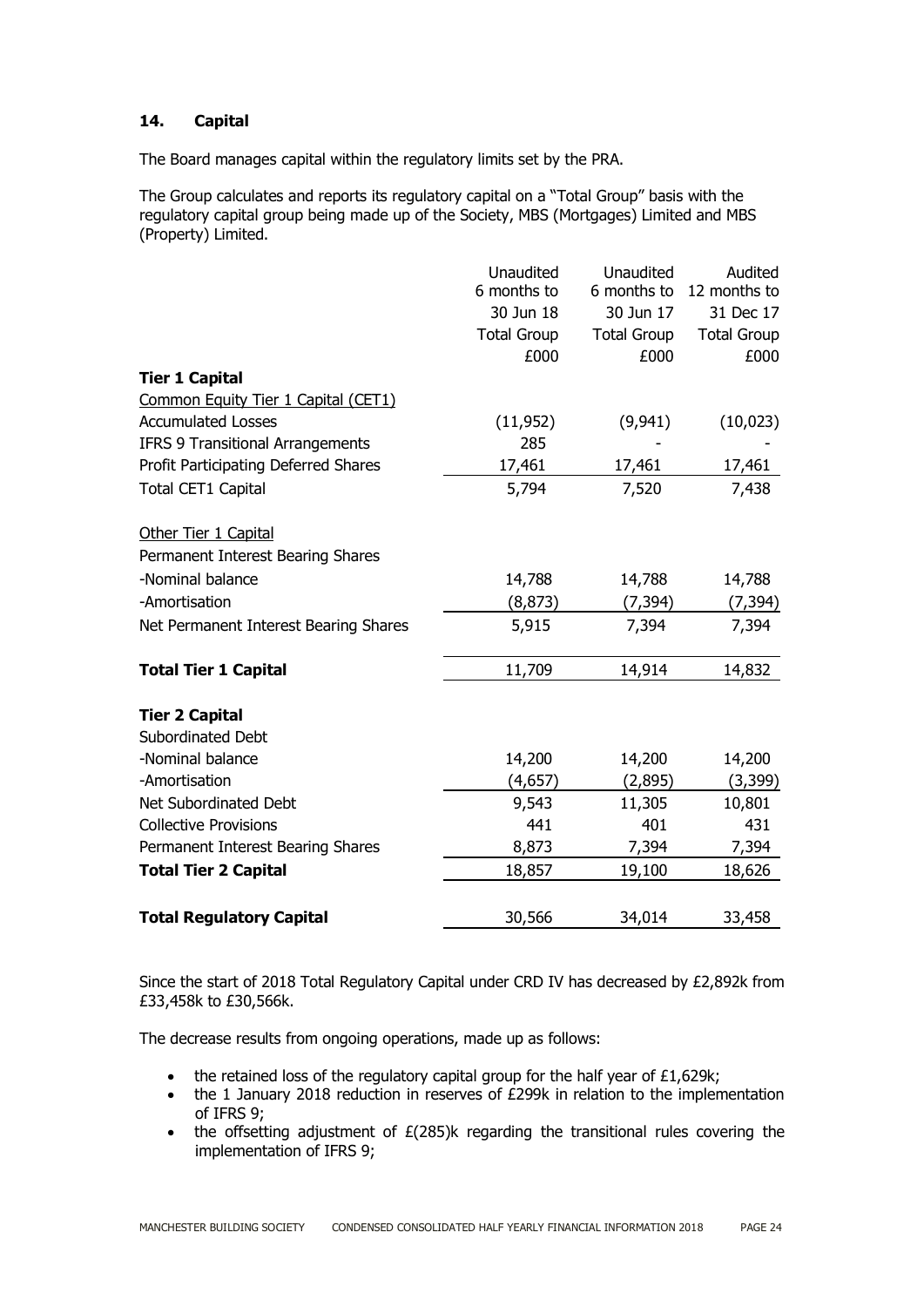- amortisation out of Tier 2 capital of an additional portion of Subordinated debt which now has less than five years to its maturity date, amounting to £758k in the half year;
- the continued grandfathering of Subordinated debt out of Tier 2 capital over a 9 year period, amounting to £500k in the half year;
- an increase in collective provisions of £10k;

As at 30 June 2018 the Society met its Pillar 1 plus Pillar 2A requirement in total capital terms, but continued to have a shortfall against the qualitative standards for the level of CET1 regulatory capital. The Society as required by CRD IV article 142 submitted a Capital Conservation Plan to the PRA in October 2016 as a result of this shortfall, with updates in April 2017 and September 2017 setting out proposed measures to improve the regulatory capital position. A new plan was submitted to the PRA in June 2018 following the Society's CET 1 capital falling below the required 4.5% of Risk Weighted Assets. These documents have been discussed with the PRA and they continue an open dialogue with the Society on future developments.

# **15. Related party transactions**

The Group is controlled by Manchester Building Society and consists of the Society and its two wholly owned subsidiaries: MBS (Mortgages) Ltd and MBS (Property) Ltd. The Group also exerts control over NMB MAC notwithstanding that it holds no shares in that entity. The Society continued to provide loan funding to its subsidiaries during the half year ended 30 June 2018 in a manner similar to that disclosed in the 2017 Annual Report and Accounts. Accordingly, transactions with these related parties are entered into in the normal course of business; related party transactions, for the half year to 30 June 2018 are similar in nature to those for the year ended 31 December 2017.

On 27 April 2018, P.A. Lynch, previously Interim Chief Executive, was appointed as Chief Executive. On 1 July 2018, J. Lincoln stepped down from the non-Board role of Interim Finance Director and was appointed as a Non-executive Director. Also at that time, M.A. Winterbottom was appointed as Finance Director. Both of these Board appointments are subject to regulatory approval.

Save for these changes, the Officers as at 30 June 2018 remain unaltered from those disclosed at 31 December 2017 on page 60 of the 2017 Annual Report and Accounts.

Where the services of key management personnel are provided by entities controlled by them, then transactions with these entities are approved by the Remuneration and Nominations Committee.

# **16. Financial commitments**

There is no material change to the Group's financial commitments from the position reported in the 2017 Annual Report and Accounts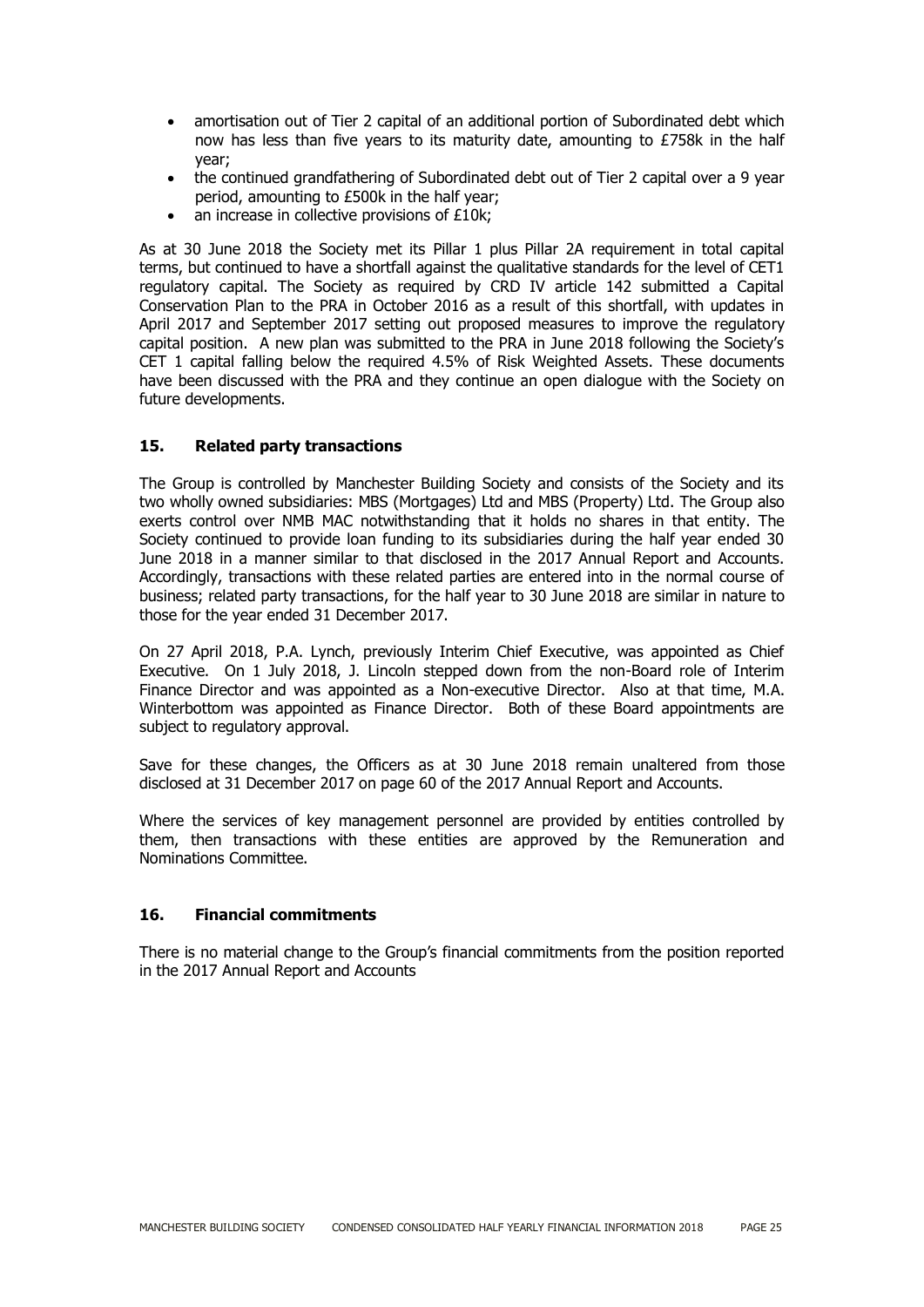# **17. Contingent liabilities and assets**

#### (i) Contingent liabilities

Given the high level of scrutiny regarding financial institutions' treatment of customers and business conduct from regulatory bodies and other sources there is a risk that certain aspects of the Group's current or historic business, including, amongst other things, CCA regulated loans, may be determined by the FCA and other regulatory bodies or the courts as, in their opinion, not being conducted in accordance with applicable laws or regulations, or fair and reasonable treatment.

As detailed in the Regulatory risk section on page 7 and in Note 10, provision has been made where the Group is aware of a specific conduct issue and can estimate its impact reliably.

As disclosed on page 64 of the 2017 Annual Report and Accounts there is a risk that other aspects of the Group's business might be considered as not having been conducted in accordance with all relevant regulation, or the fair and reasonable treatment of customers. It is also not possible to rule out the possibility of other instances of non-compliance with CCA or other regulations which have not been identified. No provisions against these risks are included in these accounts.

As noted in the Directors' Report on page 3, the High Court judgment resulting from the Society's legal claim against its former external auditors, Grant Thornton UK LLP, has resulted in Grant Thornton being awarded  $£2,309k$  interim costs. While the Society has been granted leave to appeal the decision, there remains the potential for a final costs determination that may require the Society to pay a further sum to Grant Thornton. The amount of such an award is not known at this time.

#### (ii) Contingent assets

The Group's claim against Grant Thornton UK LLP, as detailed in section (i) above, may result in further damages being awarded to the Society upon appeal. The likelihood and amount of any potential award are not known at this time. It is expected that the appeal will be heard no earlier than mid-January 2019, with the judgment known some time later.

# **18. Events after the end of the reporting period**

There have been no events occurring after the end of the reporting period that would have a material impact upon the results reported.